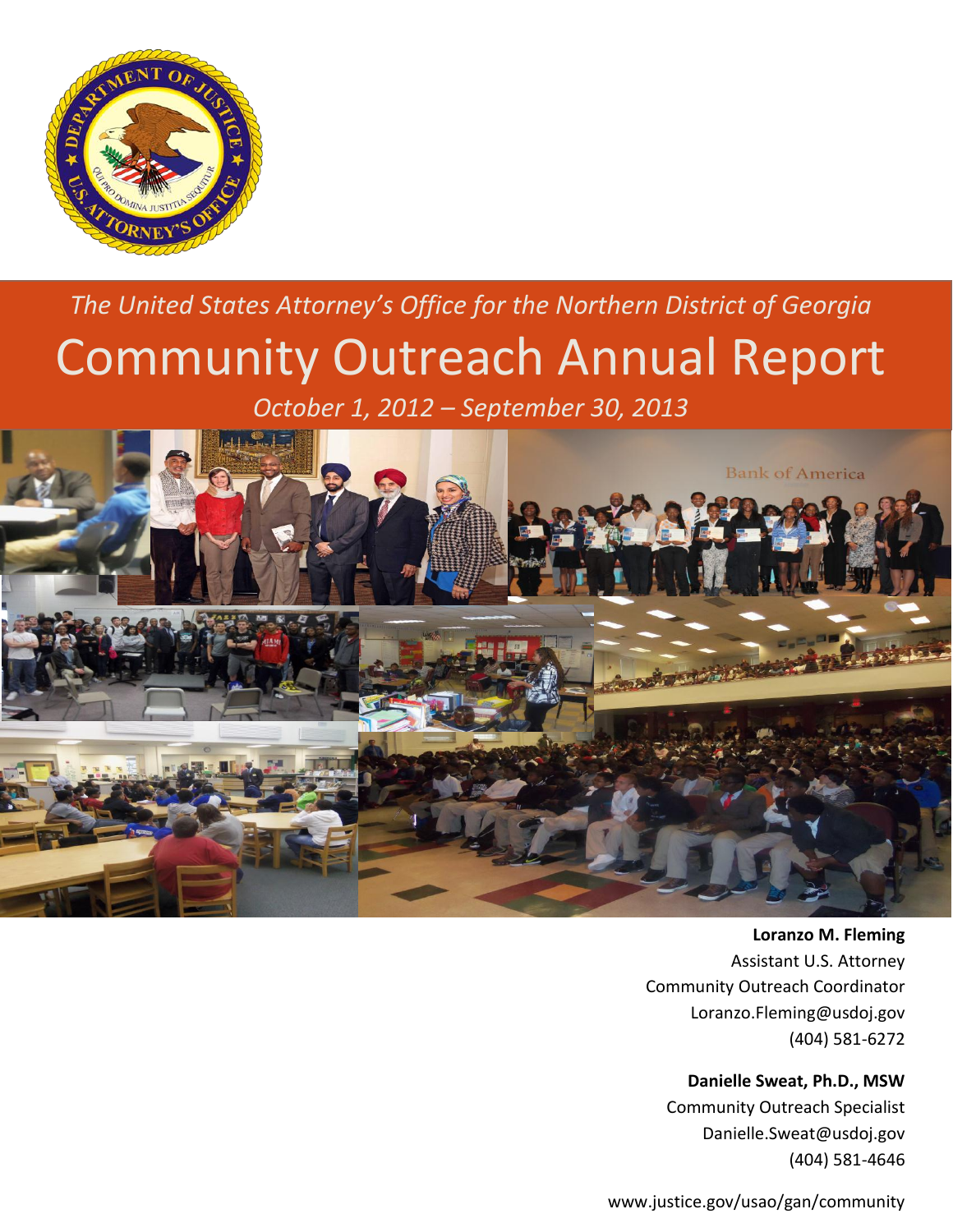# <span id="page-1-0"></span>**Executive Summary**

The United States Attorney's Office engages in community outreach to establish an ongoing dialogue with the public we serve and to work collaboratively to build safer communities. We seek



to develop relationships with the residents, community groups, non-governmental organizations, local governments, educators, and vulnerable populations. We are committed to not only aggressively prosecuting those who violate the law, but also to understanding community needs and leading focused prevention and reentry efforts.

In this report, prevention, enforcement and reentry initiatives for Fiscal Year 2012–2013 are highlighted. The aggregate numbers of citizens impacted by the U.S. Attorney's Office participation or community outreach unit involvement are represented throughout the report. The goal of community outreach is to promote safer communities through strategic partnerships, for the nearly 6,371,675<sup>1</sup> citizens of the Northern District of Georgia.

Source: U.S. Census Bureau, Population Division

 $\overline{\phantom{a}}$ 

 $^1$  Annual Estimates of the Resident Population: April 1, 2010 to July 1, 2012

Release Dates: For the United States, regions, divisions, states, and Puerto Rico Commonwealth, December 2012. For counties and Puerto Rico municipios, March 2013. For Cities and Towns (Incorporated Places and Minor Civil Divisions), May 2013.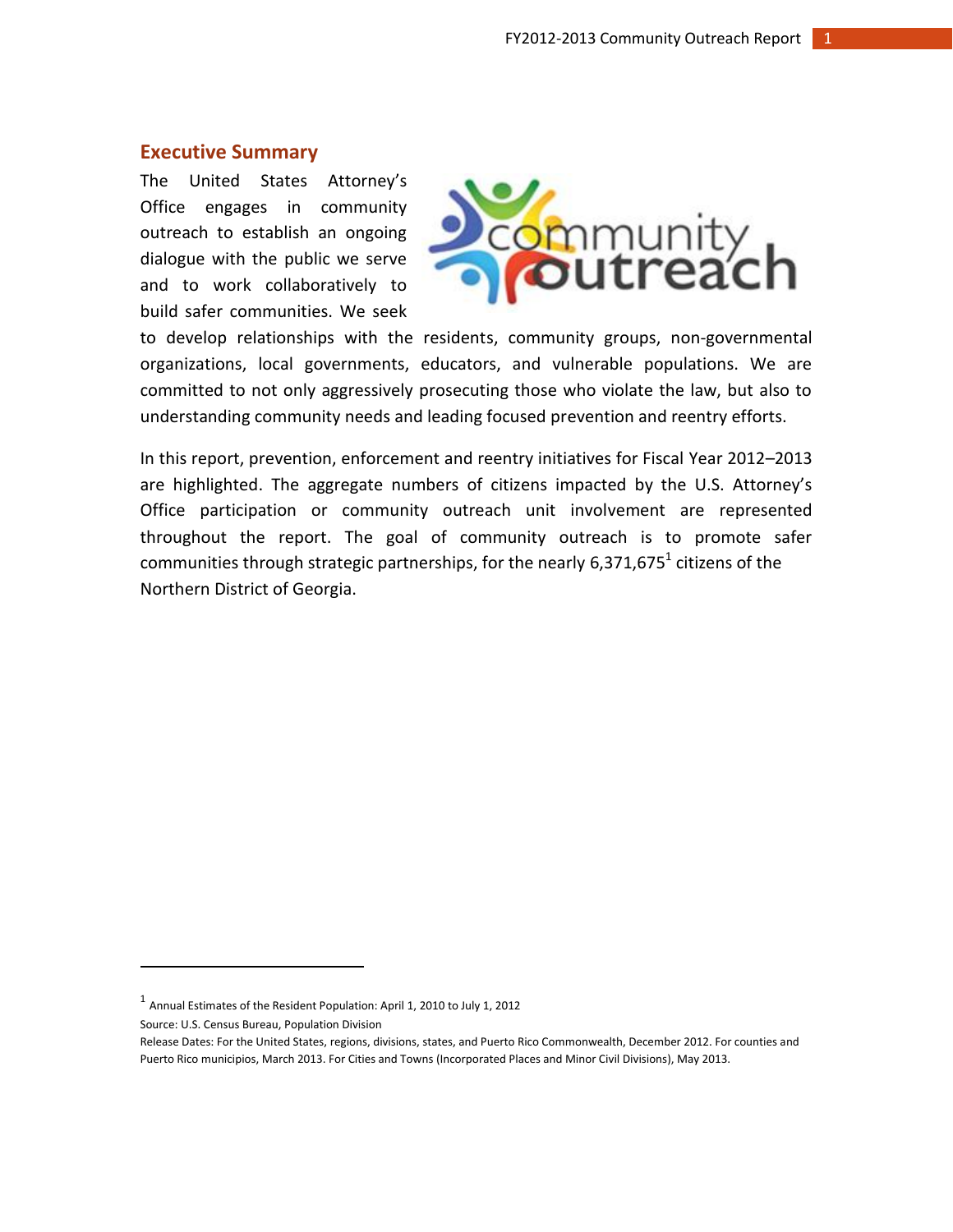# <span id="page-2-0"></span>**Contents**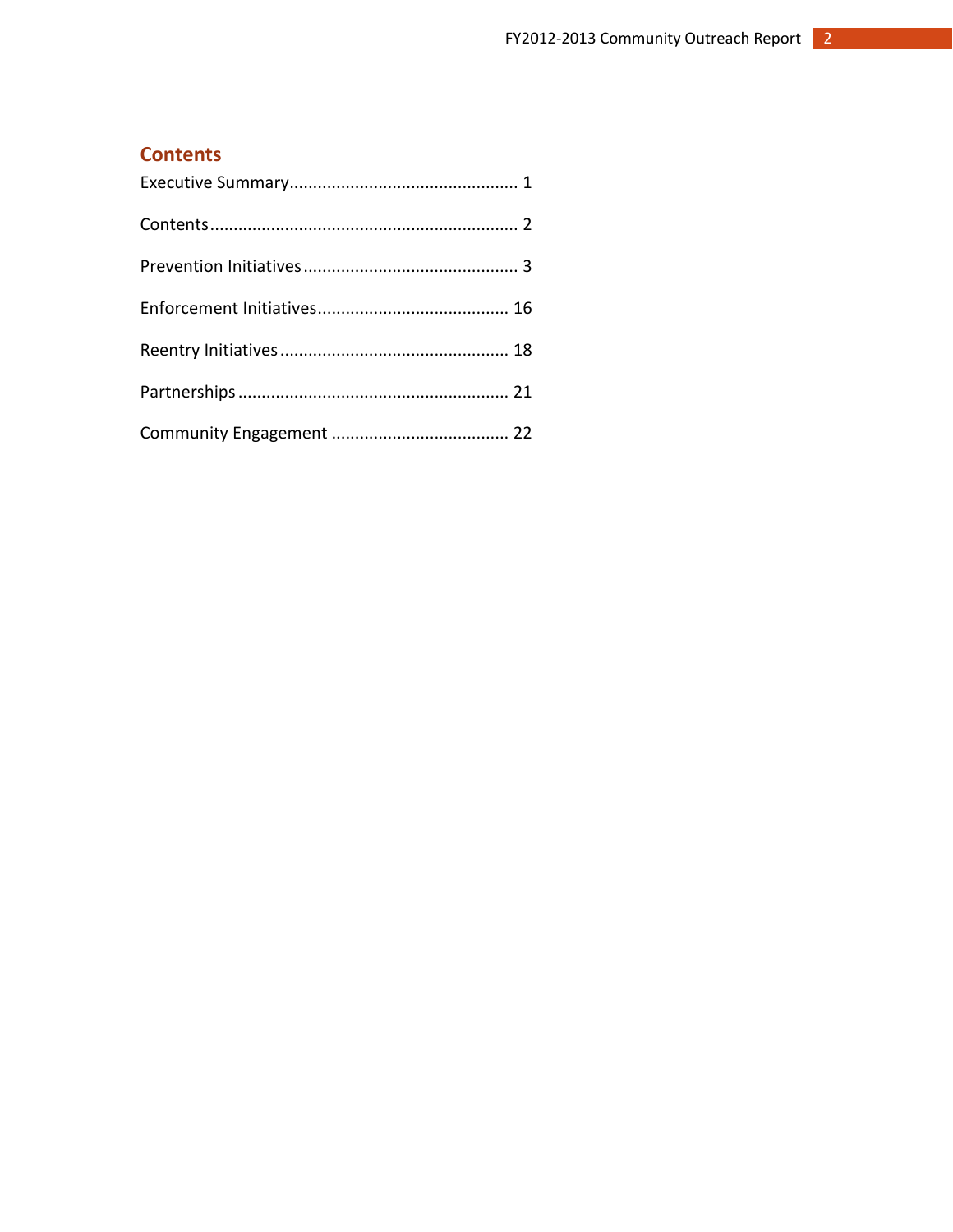# **Prevention Initiatives**

*Goal #1: Expand violence prevention by partnering with community stakeholders to reach at-risk populations.*

## **High School Initiatives**

■ Booker T. Washington High School Street Law Program: a USAO outreach initiative, in partnership with Atlanta's John Marshall Law School (JMLS), designed to engage high school students in learning about practical legal issues, democracy and human rights. Fifteen curriculum lessons were taught by law students and USAO staff. Topics included: the intent of the law, juvenile justice system, crimes and consequences, bullying, cyber-bullying and sexting, why be a witness, alternative dispute resolution, intellectual property, civil rights and civil disobedience. USAO staff supplemented the curriculum with actual case examples. Partners from City of Atlanta Municipal Court, ATF and FBI also served as facilitators. The Street Law curriculum was followed by three weeks of Mock Trial preparation. Students were given seven civil and



criminal case options for the mock trial, and chose *United States v. Michael Davis*: a college student charged with felony rape after his girlfriend alleged that he forced her to have sexual intercourse against her will. *(15 people)*

- Booker T. Washington High School Mock Trial: students from the Street Law program participated in a mock trial, with the Honorable U.S. Magistrate Judge Linda Walker presiding. The students presented the case of *United States v. Michael Davis*: a college student charged with felony rape after his girlfriend alleged that he forced her to have sexual intercourse against her will. *(20 people)*
- Booker T. Washington High School  $2^{nd}$  Annual Federal Law Enforcement Symposium: each year, the USAO engages our federal law enforcement partners in an opportunity to encourage Washington High School students to think about careers with their respective agencies. Partnering agency representatives from the ATF, FBI, DHS, and USMS facilitated breakout sessions to speak candidly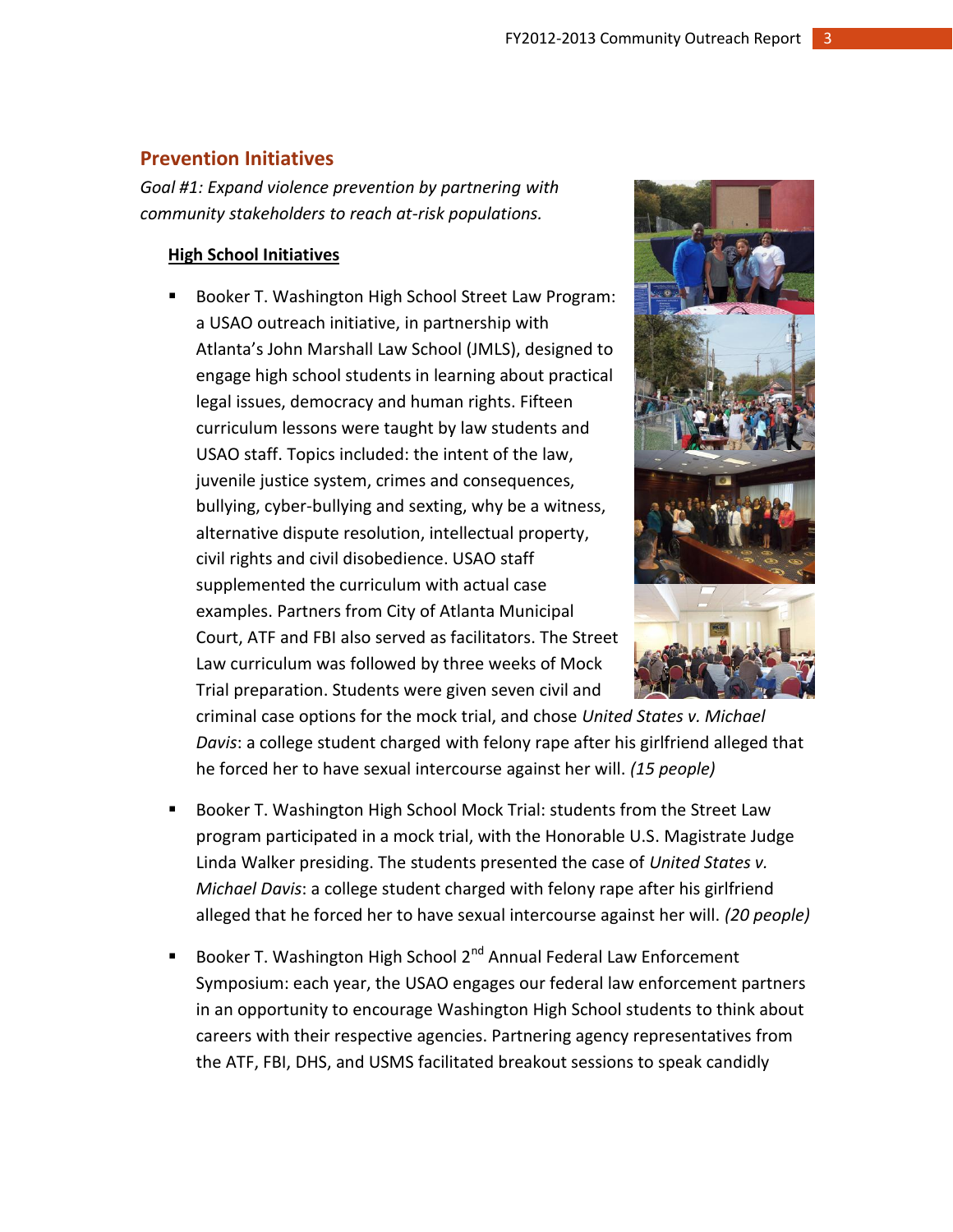about their job duties, career opportunities within the agency, and how to make good decisions educationally, socially and professionally. *(250 people)*

- Atlanta Partners for Education (APFE) "Project for a Day" Orientation Breakfast: APFE volunteers worked with students on experiential learning projects which focused on the importance of graduating from high school and being prepared for the workforce in a global economy. The USAO partnership with Junior Achievement Career Success project is scheduled for October 24, 2013 at Booker T. Washington High School. Junior Achievement topics are the "4Cs: critical thinking, communication, collaboration, and creativity;" strong soft skills; work priorities; STEM and other high-growth industries; and job-hunting tools such as resumes, cover letters, interviews and digital profiles. *(100 people)*
- USAO Straight Talk Student Forum at Osborne High School: a USAO signature outreach initiative, in partnership with Communities in Schools (CIS) of Georgia, designed to engage at-risk high school students in a monthly open forum style discussion on a variety of violence prevention topics specific to their community. Straight Talk targets students who are identified by school administrators and teachers for factors ranging from poor school attendance, multiple disciplinary infractions, failing grades, grade retention, and/or gang-affiliation. Osborne High School was the first school to implement the Straight Talk program. Forum topics focused on Decision-Making and Problem-Solving, Drug and Gun Violence Prevention, and Gang Resistance. *(35 people)*
- USAO Straight Talk Student Forum at Villa Rica High School: met with Villa Rica High School administration and the Communities in Schools of Carrollton City and Carroll County Executive Director and Site Coordinator to substantively discuss the USAO signature outreach initiative aimed at reaching the at-risk populations of high school students. Villa Rica plans to implement the program during the 2013 – 2014 school year. *(5 people)*
- 4<sup>th</sup> Annual YELLS Networking Dinner: YELLS, Inc. is a Marietta-based non-profit organization that stands for Youth Empowerment through Learning, Leading & Serving, matching Marietta High School student mentors with Park Street Elementary School mentees for tutoring, service-learning and fun. The networking dinner allows Atlanta professionals the opportunity to engage YELLS high school students on how to become expert networkers to better their communities and future careers. *(60 people)*
- South Gwinnett High School Black History Month Program: upon request, served as a guest speaker to engage 9<sup>th</sup>-11<sup>th</sup> grade students in a conversation about life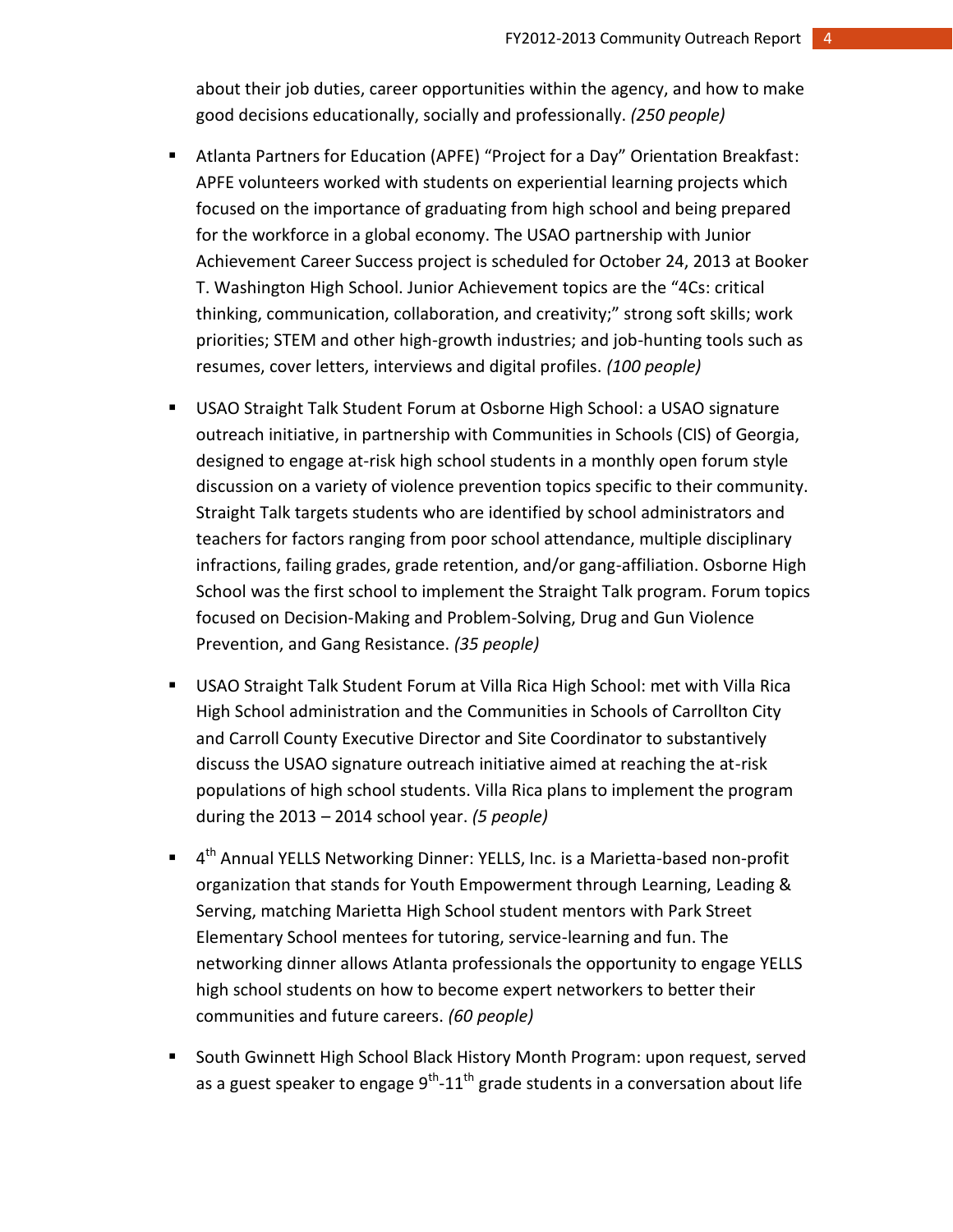choices and the impact that your decisions can have on your career. The key message was violence prevention and decision-making skills. *(100 people)*

- Meadowcreek High School Ninth Grade Success Academy Career and College Day: visited four  $9<sup>th</sup>$  grade classes and discussed college and career choices, interviewing skills, and professional attire. Also, encouraged  $9<sup>th</sup>$  graders to begin thinking about careers after graduation, although they had just begun high school. Overall, the students were very interested and encouraged to hear about the number of career, educational, and education funding options. *(65 people)*
- Career Day at North Clayton High School: served as college and career motivators for  $9^{th}$ , 10<sup>th</sup> and 11<sup>th</sup> grade students. Answered questions about various career fields, educational requirements, and career planning. Also informed students about the mission of the U.S. Attorney's Office and career opportunities. *(60 people)*
- Hank Stewart Foundation's 6<sup>th</sup> Annual Career Day at Columbia High School: participated in Career Day at Columbia and spoke to 9<sup>th</sup>-12<sup>th</sup> graders about the practical elements of professional development, career planning, pursuing higher education and crime prevention. *(175 people)*
- Atlanta Bar Association Summer Legal Intern Program (SLIP): served as a guest speaker for SLIP participants, who are high school students interested in pursuing legal careers. In addition to outlining the mission, duties, and responsibilities of the DOJ and USAO, the inspirational address emphasized the importance of hard work, diligence, dedication, and tenacity, and the need to have a diverse legal community. *(40 people)*

#### **Middle School Initiatives**

- College and Career Motivation Week Kick-off Assembly at Brown Middle School: invited to serve as the keynote speaker to address the  $6<sup>th</sup>$  through  $8<sup>th</sup>$  grade student body population about college and career pathways to the U.S. Attorney's Office. *(325 people)*
- College and Career Motivation Week and Essay Contest Kick-off at Parks Middle School: addressed the  $8<sup>th</sup>$  grade student body population about violence prevention and the importance of education. Also encouraged the  $8<sup>th</sup>$  graders to participate in the USAO Rep Your City  $8<sup>th</sup>$  Grade Essay Contest, explained contest rules, criteria and awards, and discussed the significance of their participation. *(65 people)*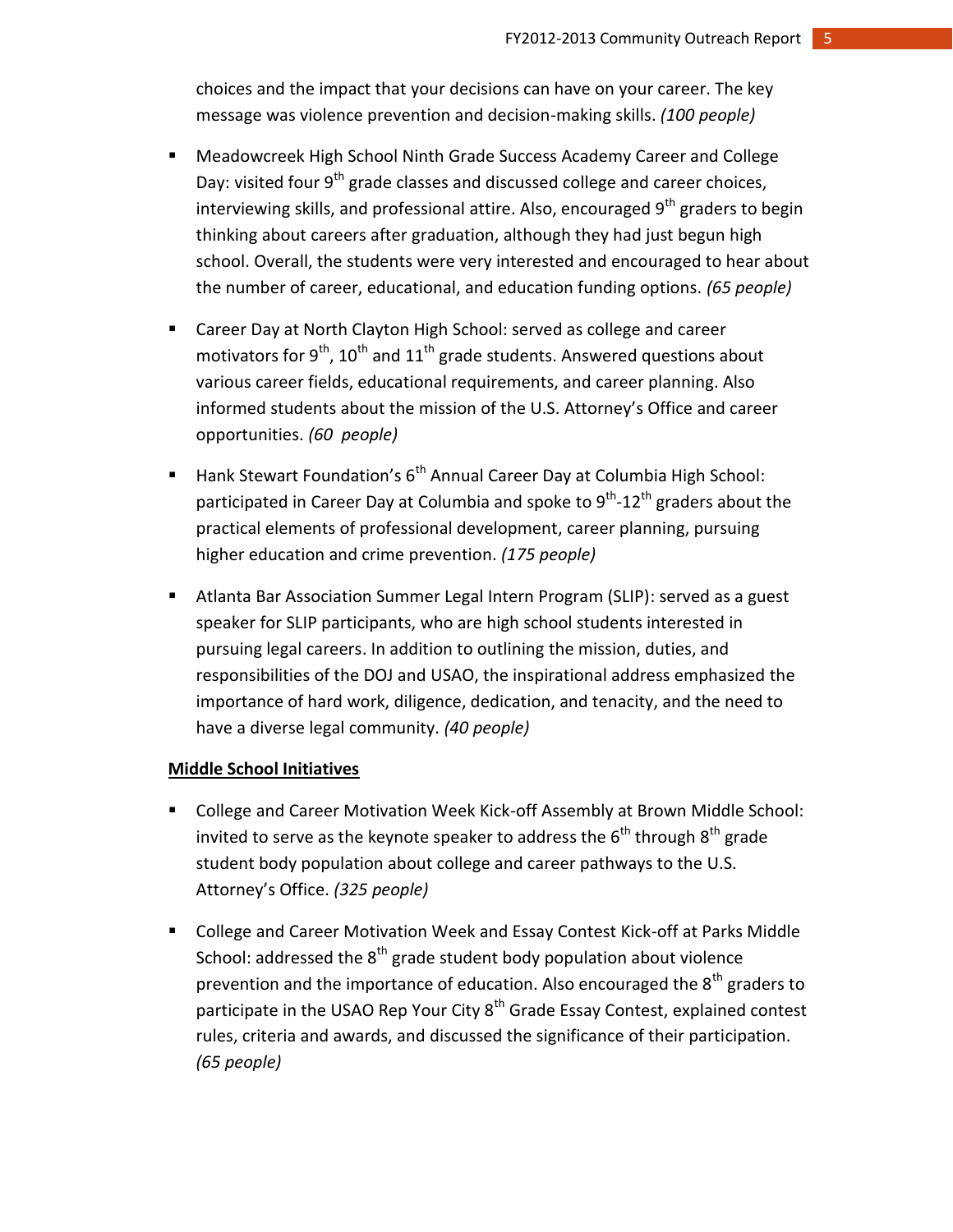- College and Career Motivation Week and Essay Contest Kick-off at Brown Middle School: visited 10 classrooms to discuss college and career pathways, and decision-making skills. Also encouraged the  $8<sup>th</sup>$  graders to participate in the USAO Rep Your City 8<sup>th</sup> Grade Essay Contest, explained contest rules, criteria and awards, and discussed the significance of their participation. *(200 people)*
- College and Career Motivation Week and Essay Contest Kick-off at Kennedy Middle School: visited  $7<sup>th</sup>$  and  $8<sup>th</sup>$  grade classrooms to discuss college and career pathways, and decision-making skills. Also encouraged the  $8<sup>th</sup>$  graders to participate in the USAO Rep Your City  $8<sup>th</sup>$  Grade Essay Contest, explained contest rules, criteria and awards, and discussed the significance of their participation. *(75 people)*
- **Essay Contest Kick-off at Atlanta Preparatory Academy: encouraged the 8<sup>th</sup>** graders to participate in the USAO Rep Your City  $8<sup>th</sup>$  Grade Essay Contest, explained contest rules, criteria and awards, and discussed the significance of their participation. *(15 people)*
- **Essay Contest Kick-off at KIPP WAYS Academy: encouraged the 8<sup>th</sup> graders to** participate in the USAO Rep Your City  $8<sup>th</sup>$  Grade Essay Contest, explained contest rules, criteria and awards, and discussed the significance of their participation. *(40 people)*
- USAO "Rep Your City"  $8<sup>th</sup>$  Grade Essay Contest: a USAO signature outreach initiative designed to engage Atlanta Public School (APS) middle school students in District 2 that feed into Booker T. Washington High School. The essay topics addressed community improvement and crime prevention topics: What would you do to make your community safer; why; and how would you get it done? What is your idea of a "perfect neighborhood" and how does *that* neighborhood compare to your current neighborhood?; and Do you plan to stay in your current neighborhood when you become an adult; and why or why not? *(68 people)*
- "Rep Your City"  $8<sup>th</sup>$  Grade Essay Contest Awards Ceremony: in partnership with Morehouse College, the USAO held an awards ceremony which recognized the 68 students from Atlanta Preparatory Academy, Brown Middle School, Kennedy Middle School, KIPP WAYS Academy, and Parks Middle School who participated in the essay contest. Each student received a Certificate of Recognition, 10 finalists were awarded Honorable Mention, and  $1<sup>st</sup>$ ,  $2<sup>nd</sup>$ ,  $3<sup>rd</sup>$  Place trophies for their entries. Four students were awarded an Honorable Mention ribbon, along with 6 students who received  $1<sup>st</sup>$ ,  $2<sup>nd</sup>$ ,  $3<sup>rd</sup>$  Place ribbons for their visual presentations. Atlanta City Council President, Ceasar Mitchell; Atlanta Board of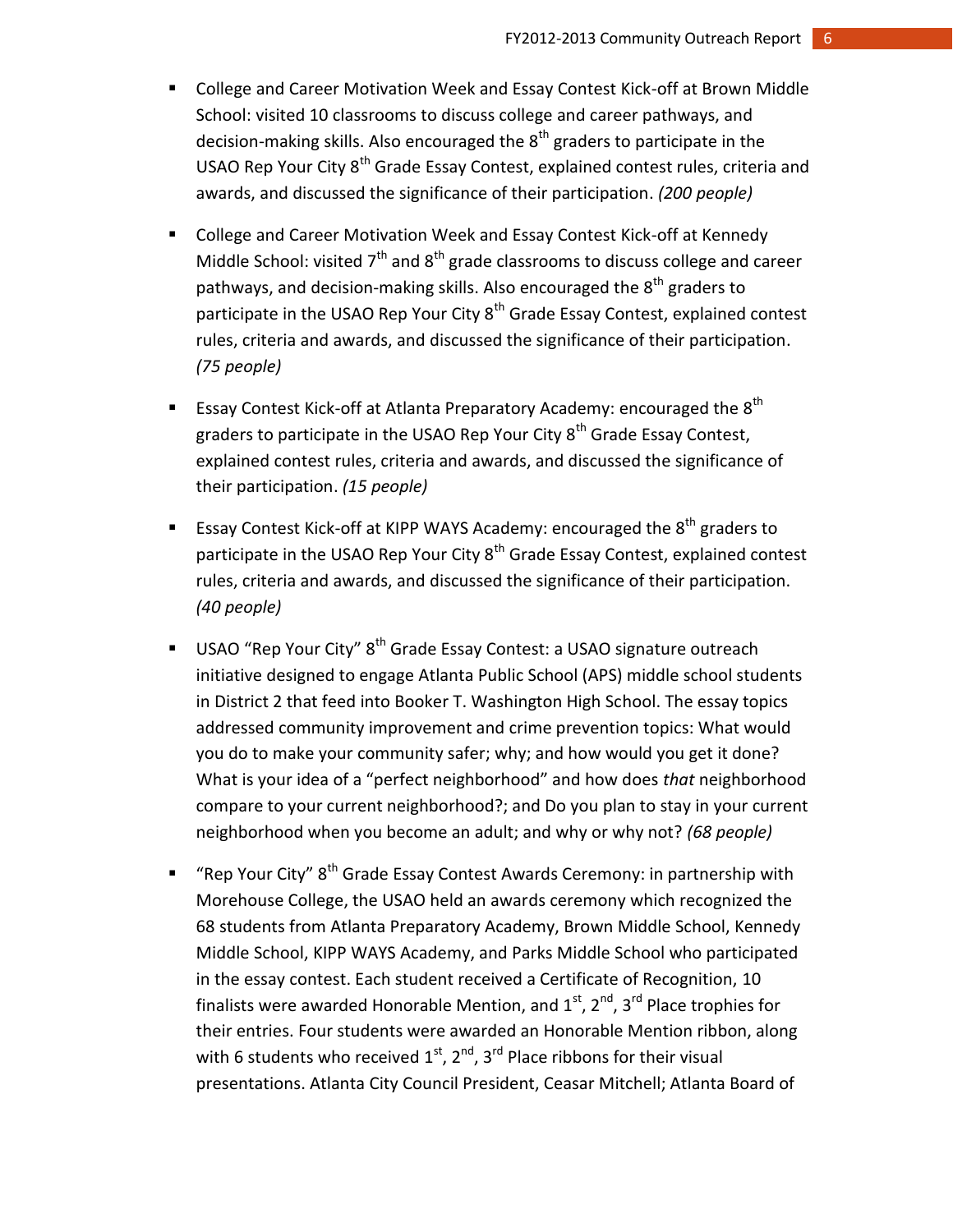Education Vice Chair, Byron Amos; Atlanta Police Chief, George Turner; Fulton County Commission Chief of Staff, Carole Dortch; Chick-fil-A Foundation Associate Director of External Relations, Darrlynn Brister; and AlexMax Publishing, Inc. CEO, R. Alexander Fitzhugh, were special guests who provided encouraging remarks to the essay contest participants. *(110 people)*

- U.S. Attorney's Youth Advisory Council Meetings: USA Yates held the initial Youth Advisory Council meetings at Brown and Kennedy Middle Schools, as a follow up to the community concerns presented by students who participated in the "Rep Your City 8th Grade Essay Contest." The 8<sup>th</sup> grade participants shared specifics on the improvements they desire for their communities, expected Youth Advisory Council participation outcomes, and provided a list of speakers that they wanted to hear from. That list included Mayor Kasim Reed, APD Chief George Turner, President Barack Obama, and athletes and entertainers from the Metro-Atlanta area. The students also discussed summer plans and expectations for transitioning to high school. Many were nervous about attending high school. *(30 people)*
- **Kennedy Middle School 8<sup>th</sup> Grade Promotion: served as the 8<sup>th</sup> grade promotion** guest speaker, focused on the theme "Believe in Yourself," students were encouraged to always strive to do their very best and avoid troubling decisions today that could ruin their choices for tomorrow. Key messages included in the speech were "no one plans to fail, they fail to plan," and that "if you don't know where you are going, you will end up somewhere else." *(150 people)*
- Raising Expectations (RE) Open House: toured the program facility to meet staff, volunteers and students who participate in RE, an academic development program that offers afterschool mentoring and tutoring for students from six elementary, middle and high schools on the Westside of Atlanta. The program was held at Kennedy Middle School. *(15 people)*
- Renaissance Middle School "7 Deadly Sins" Presentation: served as guest speakers to provide at-risk  $7<sup>th</sup>$  and  $8<sup>th</sup>$  graders with a general overview of the crimes and consequences that distinguish the juvenile justice system from the adult criminal justice system. The presentation focused on the 7 deadly sins, which are crimes in Georgia that are considered adult offenses regardless of the perpetrator's age. *(55 people)*
- Youth Legal and Law Enforcement Symposium: the USAO hosted students from the Fulton County Junior DA Program, Operation P.E.A.C.E., and the Atlanta Bar Association Summer Legal Intern Program. The symposium included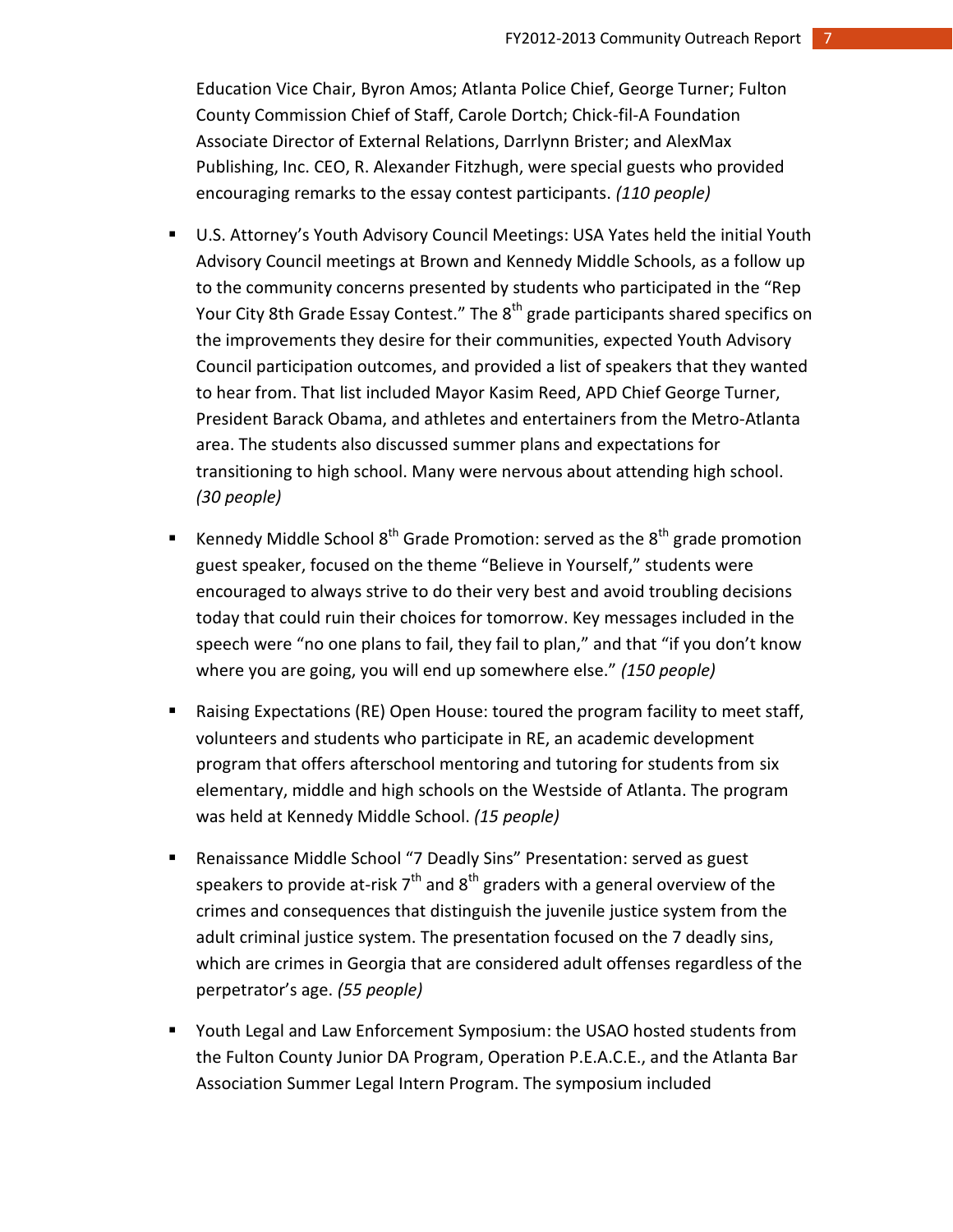presentations from ICE, DEA, FBI, and the U.S. Secret Service about their agency mission and career opportunities. Program participants also met with Judge Linda T. Walker and Judge William S. Duffey, Jr., in their respective courtrooms, for a personal conversation and discussions about their careers and job duties. *(75 people)*

# **Elementary School Initiatives**

- National Center for Missing & Exploited Children (NCMEC) ID Card Outreach at Pleasant Grove Elementary School: in partnership with the NCMEC Diversity Outreach Coordinator, USAO staff photographed, fingerprinted, measured for height, and weighed students in order to create identification cards, and information on safety tips were provided. *(500 people)*
- National Center for Missing & Exploited Children (NCMEC) Internet Safety Presentation: in partnership with the NCMEC Diversity Outreach Coordinator, the USAO hosted an excellent interactive presentation at Bethune Elementary School concerning internet safety for children. *(25 people)*
- **E** Career Day at Mary McLeod Bethune Elementary School: discussed college and career choices with  $3^{rd}$  graders, and encouraged them to pursue their aspirations to be judges, lawyers, doctors, police officers, wrestlers, soccer legends and "internet sensations." Also engaged students in a discussion about a recent classroom mock trial where the students (jury) sentenced both defendants to life in prison. *(25 people)*
- **Career Day at Shadow Rock Elementary School: visited three**  $5<sup>th</sup>$  **grade classes** and one  $3^{rd}$  grade class to discuss college and career choices and the importance of staying out of trouble. *(90 people)*
- **The Chick-fil-A Foundation's Camps for Communities Kick-Off Luncheon:** attended kick-off orientation for the Camps for Communities initiative, in which, the USAO provided volunteers to serve lunch to camp participants. *(40 people)*
- **The Chick-fil-A Foundation's Camps for Communities: provided 8 USAO** volunteers to serve lunch during 2 days of camp, which was held on the campus of one of our partner schools, Kennedy Middle School, June 3-7, 2013, for children from the Vine City and English Avenue neighborhoods. The camp was a combination of sports, arts, worship, Bible study, recreation, drama, music, and more. *(300 people)*
- **Hope-Hill Elementary School Partner & Volunteer Summit: attended the summit** to learn about the goals, achievements, and needs of the school. The Principal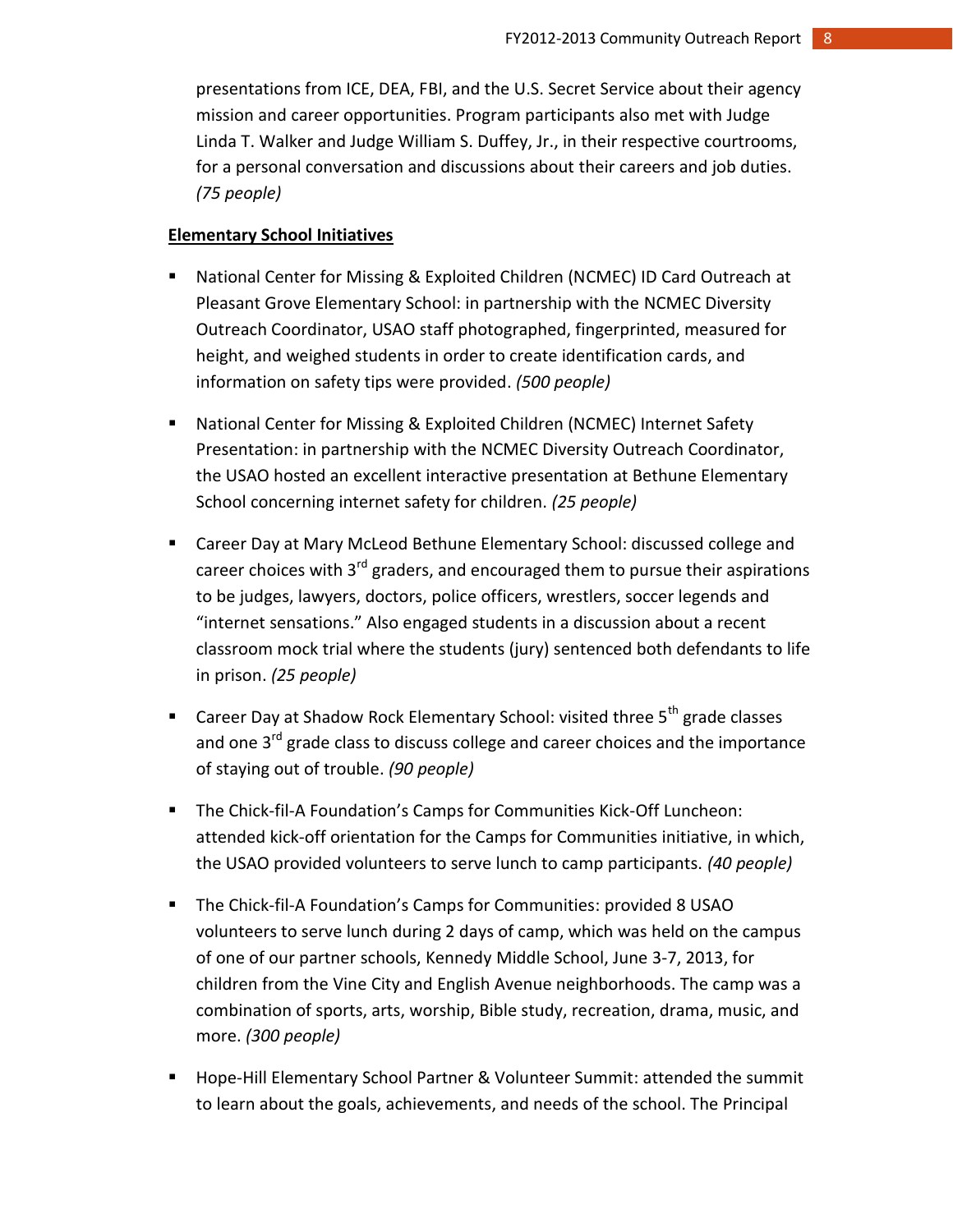provided a comprehensive needs list and school data to demonstrate the student support necessary to meet their academic goals. As a result, the USAO Community Outreach Unit and the Support Staff Executive Committee will host a classroom supplies drive for grades K-5. The USAO also plans to partner with Hope-Hill Elementary School during the 2013 – 2014 school year to participate in Career Day, Fun Friday Face Painting, and a Read-A-Thon. *(50 people)*

#### **Community Initiatives**

- 2013 National Crime Victims' Rights Week, Community Forum on Crime Victims' Rights: in collaboration with the Latin American Association and Tapestri, Inc., hosted a forum focusing on the concerns of the Latino community. *(10 people)*
- **2013 National Crime Victims' Rights Week, Wheat Street Crime Victims' Rights** Community Forum: the USAO, in collaboration with the Wheat Street Towers senior living community, Fulton County Office of Aging, Georgia Adult Protective Services, Atlanta Regional Commission's Area Agency on Aging, Atlanta Police Department's (Zone 6) Community Oriented Policing unit, and Community Prosecutors from the Office of the Fulton County District Attorney; hosted a forum to provide residents of Wheat Street Towers the opportunity to share their concerns about public safety and criminal activity, and to learn more about crime victimization services and resources available to seniors. At the end of the forum, panelists talked with residents individually, to address specific concerns. *(60 people)*
- Wellspring Living's "Run for One 5K": USAO staff participated in the 5K race to raise awareness about the programs and services offered to survivors of child abuse and human trafficking. Wellspring Living is a nonprofit organization that confronts the issue of childhood sexual abuse and exploitation through awareness, training, and treatment programs for girls and women who are survivors of human trafficking, prostitution, and other forms of exploitation. Run for One is a 5K race which benefits Wellspring Living restoration homes, therapy, education, and life-skills for survivors of human trafficking. *(300 people)*
- 2<sup>nd</sup> Annual Federal Executive Board (FEB) Federal Government Open House: the USAO spoke with high school students, parents, and teachers about the USAO mission, programs and services, career opportunities and new community outreach initiatives. The event was held at the Carter Presidential Center and provided an opportunity to network with several federal agencies including: the U.S. Marshal Service, U.S. Department of Labor Women's Bureau, U.S.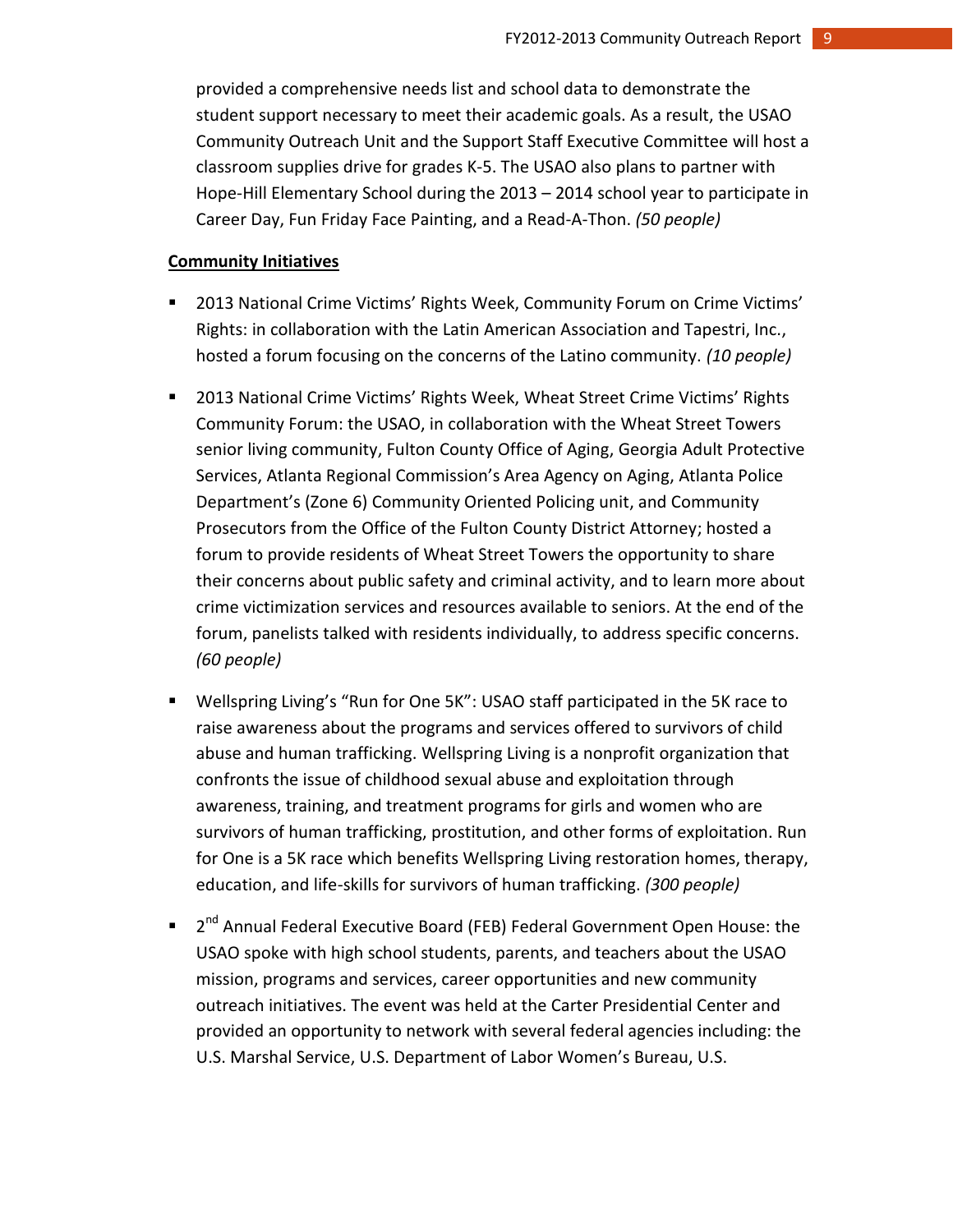Department of Education, U.S. Equal Employment Opportunity Commission, and U.S. Selective Service. *(100 people)*

- Atlanta Federal Executive Board (FEB) Intergovernmental Collaboration and Community Outreach Council: set up a USAO exhibit on victim services, crime prevention, and resources on what to do if you are a victim of various crimes at Georgia Piedmont Technical College. *(125 people)*
- Communities in Schools (CIS) of Georgia Annual Student Achievement Month (SAM) Awards Luncheon: served as the guest speaker during the luncheon, providing the K-12 students, parents, legislators, educators, CIS staff and other guests in attendance with an encouraging message on the importance of education, succeeding in school, and assuming responsibility for selfimprovement and self-discipline. Each year, CIS honors at-risk students throughout Georgia during this awards luncheon, because they are often overlooked and expected to underachieve. *(125 people)*
- One Region Atlanta Partnership Meeting: met with representatives of the 62 year-old non-profit foundation dedicated to building a more inclusive region by providing civic engagement and community building opportunities that connect metro Atlanta residents of all cultural and faith backgrounds. The USAO discussed potential partnership opportunities focusing on the Arab, Sikh, and Muslim communities. *(6 people)*
- Doubletree by Hilton, Atlanta-Buckhead Partnership Meeting: met with the Sales Manager, who also leads outreach efforts for Doubletree and has engaged his staff to participate in programs such as "Adopt-a-Block," "Adopt-a-Senior," the United Way Shoe Box Campaigns, and career days at Hope-Hill Elementary School. Also discussed partnership opportunities with Operation PEACE and Hope-Hill Elementary School. *(2 people)*
- Georgia-Pacific Foundation Partnership Meeting: met with the Director of Community Affairs, who manages GP's multi-million dollar foundation and community affairs budget. The purpose of the GP Foundation is to help create and fund programs and initiatives that add value to, and measurably improve, the quality of life within the communities where GP employees live and work. The GP Foundation and the USAO have agreed to diligently pursue partnership initiatives which align with the USAO Strategic Plan and GP's Foundation areas of investment, which are: education, enrichment, environment, and entrepreneurship. *(1 person)*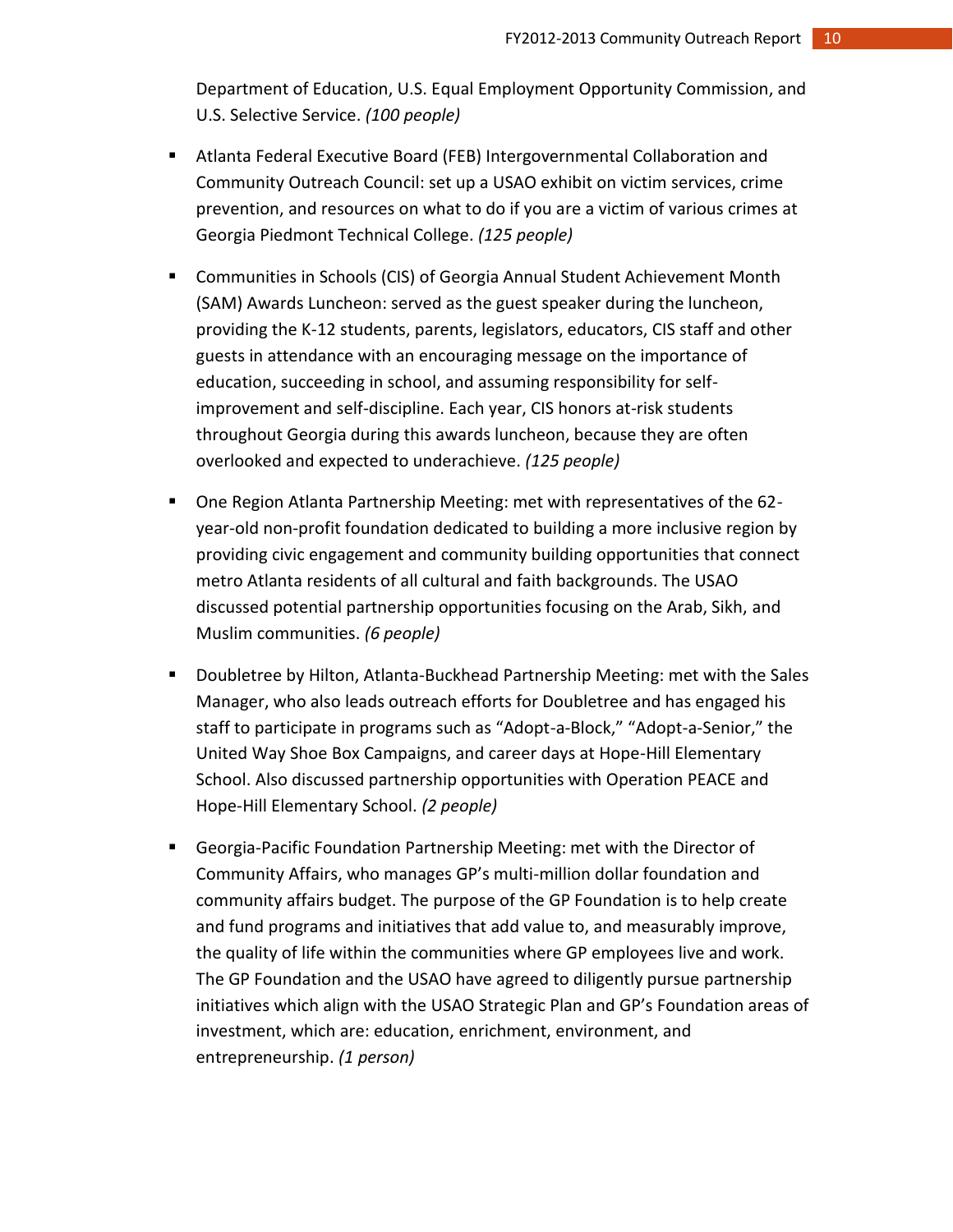- Gwinnett County Human Relations Commission Meeting: met with members of the GHRC to learn more about their role and responsibilities, and determine how the USAO could support their initiatives. The HRC has requested USAO assistance to facilitate forums concerning human trafficking and its prevalence in Gwinnett County. *(2 people)*
- **•** DeKalb County Youth Commission  $4<sup>th</sup>$  Annual Retreat: served as the guest speaker and delivered a motivational speech to the outgoing and incoming youth commissioners about public service and the importance of youth leadership in the community. *(45 people)*
- Junior Achievement/Chick-fil-A Foundation Discovery Center Grand Opening: attended the grand opening event to support community partners and network with other organizations that provide programs for underserved inner-city youth. The Discovery Center is located in the Georgia World Congress Center and will provide financial literacy training to approximately 3,000 inner-city youth annually. *(50 people)*
- Covenant House Georgia's Ribbon Cutting and Grand Opening: attended the grand opening ceremony and toured the new facility for homeless youth. Networked with several elected officials, community leaders and organization representatives vested in youth outreach initiatives. *(35 people)*

## **Trainings, Workshops and Community Forums**

- Americans with Disabilities Act (ADA) Town Hall Call: the USAO facilitated a one hour webinar for the Medical Association of Georgia (MAG), addressing ADA implications for the deaf and hard of hearing. MAG represents more than 7,000 medical providers and physicians throughout the state of Georgia. The USAO enforcement of the DOJ Barrier-Free Health Care Initiative, designed to ensure that individuals who are deaf have full and free access to healthcare. *(7,000 people)*
- GACHI Meetings: met with GACHI advocates four times throughout the year to discuss our Barrier-Free Health Care Initiative for persons who are deaf. GACHI is a nonprofit serving the deaf and hard of hearing community. GACHI has partnered with the USAO by identifying numerous victims. They also assist with our civil rights investigations in this area. *(4 people)*
- Georgia Advocacy Office (GAO) Meetings: met with GAO staff every other month to discuss our ongoing civil rights enforcement initiatives related to discrimination against adults and children with disabilities in education, public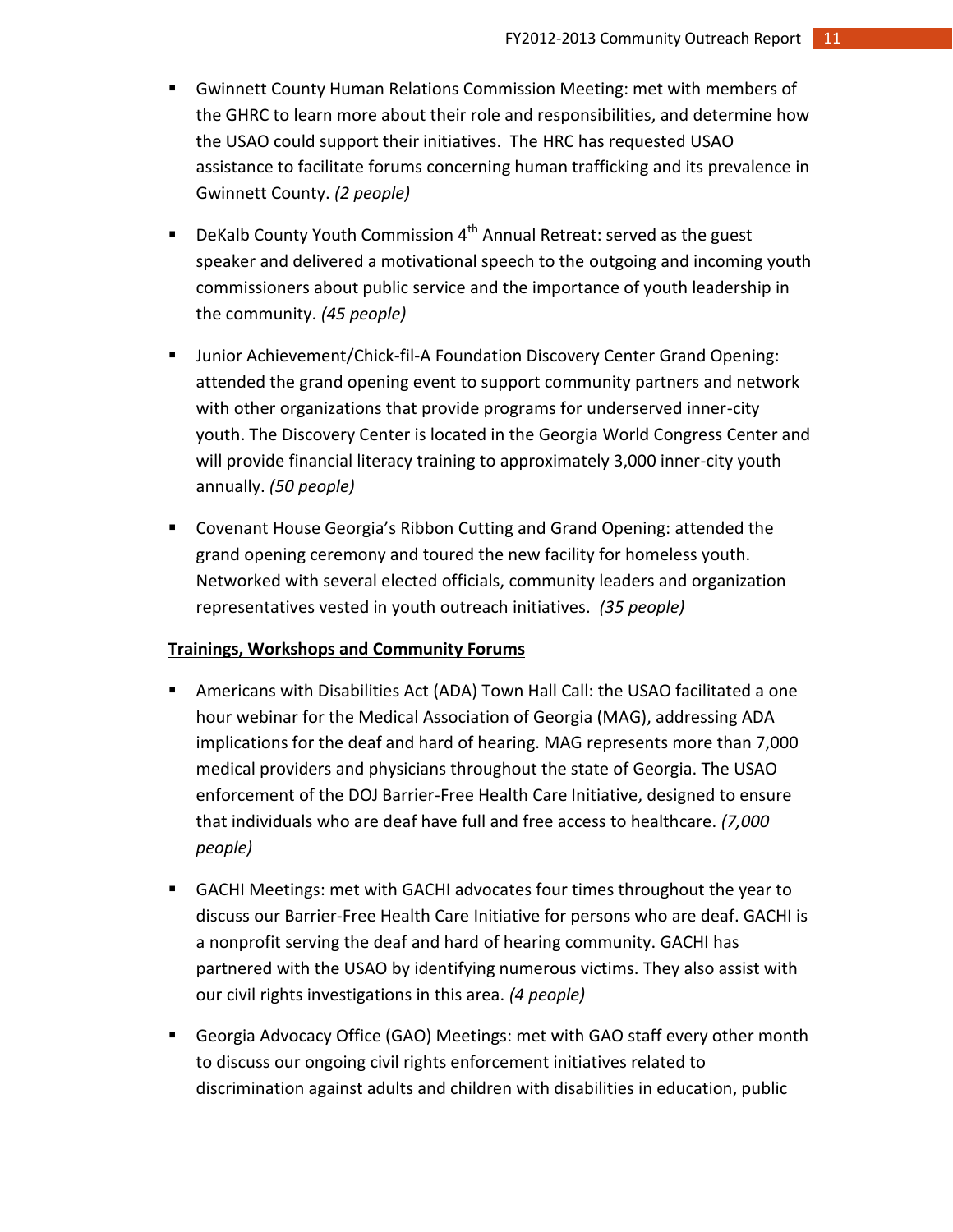services, and public accommodations. GAO has partnered with us by identifying victims and other relevant public interest agencies. *(8 people)*

- Carter Center Meetings: met with members from the Carter Center three to four times throughout the year to discuss the USAO's civil rights enforcement initiatives related to discrimination against adults and children with mental illness in education, public services, and public accommodations. *(8 people)*
- Civil Rights Roundtable Discussion: in partnership with the Department of Homeland Security, the USAO made a formal presentation to a wide variety of community leaders, including several members of the Arab and Muslim community, regarding the civil rights enforcement efforts of the U.S. Attorney's Office. *(35 people)*
- LaGrange NAACP Town Hall Meetings: attended two (2) community meetings that focused on police misconduct and racial profiling. *(75 people)*
- Metro Fair Housing Services Training: met with members of Metro Fair Housing Services to discuss civil rights enforcement in the area of housing discrimination, explained the role of the USAO in this area, and conducted an informal training on witness interviewing. Metro Fair Housing is a non-profit organization that fights to eliminate housing and lending inequities. Metro Fair Housing has partnered with the USAO to identify victims of housing discrimination based on race, national origin, and religion. *(5 people)*
- Muslim, Arab and Sikh Communities Roundtable Discussion: U.S. Attorney Sally Yates was the guest speaker, at the Atlanta Masjid of Al-Islam to address questions, concerns, issues and challenges faced by these communities. *(40 people)*
- Sikh Community Meeting: in partnership with the FBI outreach and community relations units, the USAO met with leaders of the Sikh community at the Norcross Gurdwara, related to issues of children being bullied in school, improving relationships with law enforcement, hate crimes, self-defense, building protection, and other civil enforcement and civil rights concerns. *(20 people)*
- National Sikh Coalition Outreach: facilitated several outreach calls with members of the National Sikh Coalition to discuss the USAO's ongoing civil rights enforcement efforts related to school bullying based on national origin and religion. The National Sikh Coalition has partnered with the USAO by identifying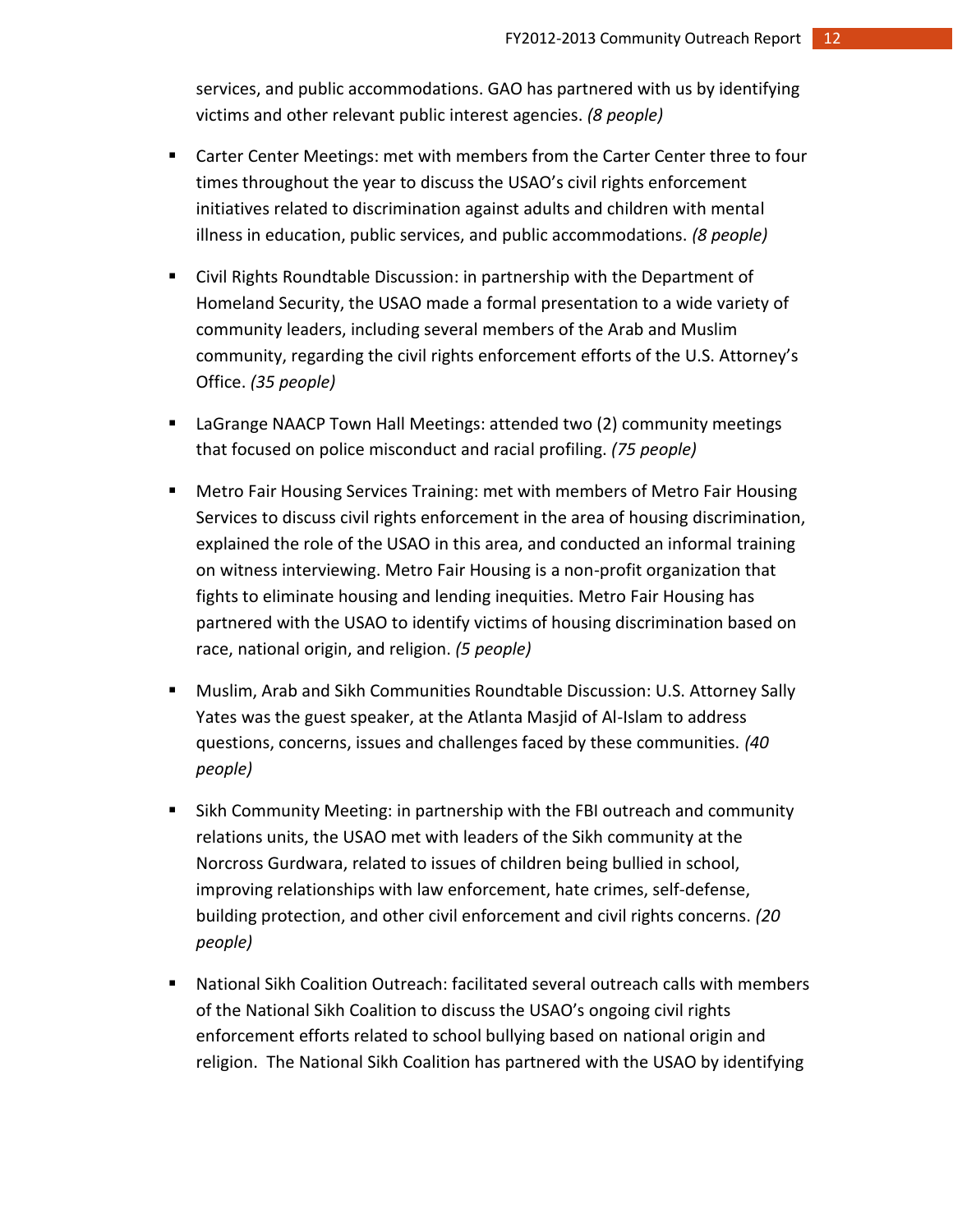victims and agreeing to participate in outreach/education efforts regarding this issue. *(4 people)*

- Human Trafficking & Child Exploitation Community Forum: in partnership with Covenant House of Georgia, DeKalb County Police Department-Special Victims Unit, and Wellspring Living, Inc., the USAO hosted a faith-based community forum at The Way, The Truth and The Life Christian Center in Decatur, Georgia, to raise awareness and responsiveness to human trafficking and child exploitation. *(70 people)*
- 4<sup>th</sup> Annual HerStory: Sisterspeak Women Empowerment Panel: served as the guest speaker on commercial sex trafficking at the request of the Clayton County-based community organization, Ladies of Favor. In addition to this presentation, survivors of bullying, child molestation, rape, prostitution, domestic violence and child sex trafficking shared their experiences in order to increase community awareness. *(50 people)*
- **Health and Human Services Anti-Human Trafficking Forum: provided training to** the National Archives. *(300 people)*
- Commercial Sexual Exploitation of Children Awareness Day at the Georgia State Capitol. *(300 people)*
- NCAA Volunteer Training: provided anti-human trafficking training to community volunteers at the Georgia World Congress Center. *(140 people)*
- Central Atlanta Progress & Atlanta Downtown Improvement District: provided anti-human trafficking training to law enforcement officers at Georgia State University. *(50 people)*
- Delta Sigma Theta Sorority, Atlanta Suburban Alumnae Chapter: presented antihuman trafficking information to victim advocates and community members. *(45 people)*
- Not My Life Documentary Showing: in collaboration with Junior League of Atlanta, attended and presented anti-human trafficking information to victim advocates and community members. *(180 people)*
- NCAA Volunteer Training: provided anti-human trafficking training to community volunteers at Georgia Tech University. *(500 people)*
- Department of Education: provided anti-human trafficking training at the Carter Center. *(324 people)*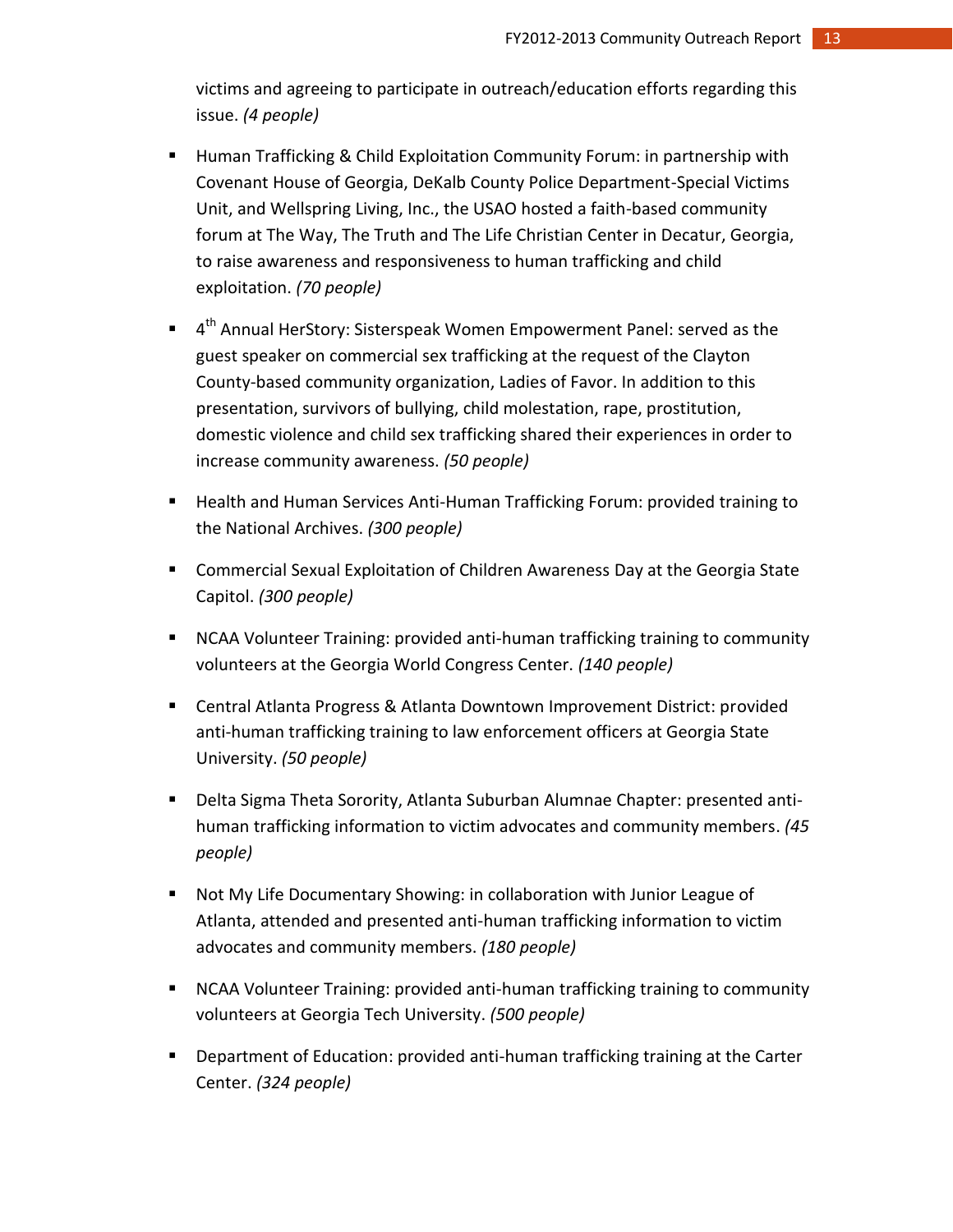- Life Skills Workshop: presented a workshop to sexual exploitation survivors at Living Water for Girls. *(7 people)*
- Rotary Club Anti-Trafficking Forum: in collaboration with the Peachtree City Rotary Club, the USAO participated in a community forum to discuss anti-human trafficking efforts, which included local law enforcement, victim advocates and community members. *(50 people)*
- Glass Elephant/Shield-of-Grace Campaign: human trafficking awareness. *(35 people)*
- **International Human Trafficking Forum: in collaboration with the U.S.** Department of Homeland Security, the USAO made a human trafficking presentation to local prosecutors in Maputo, Mozambique. *(75 people)*
- Emory University, School of Law Human Trafficking Forum: in collaboration with Emory University, the USAO participated in a forum to raise awareness about federal anti-human trafficking efforts, in which a cross-section of local legislators, law enforcement, victim advocates and community members were present. *(75 people)*
- **Philippine American Women's Association of Georgia Human Trafficking** Awareness Forum: in collaboration with Emory University, Rollins School of Public Health, the USAO spoke with community members about federal antihuman trafficking efforts in order to raise awareness. *(60 people)*
- **Dan-Fodio Law Group CLE Human Trafficking Forum on Implementing Human** Rights: the USAO facilitated a CLE workshop for attorney advocates and community members interested in anti-human trafficking efforts. *(20 people)*
- **EXECT** Community Leaders Meeting: hosted a meeting with leaders from Georgia Equality, Lost and Found, Trans Individuals Living Their Truth (TILTT), Saint Mark United Methodist Church, and the Atlanta Police Department LGBT Liaison to discuss law enforcement issues and safety concerns unique to this community and to inform community leaders about initiatives and victims' rights services. The meeting provided insight concerning hate crimes, discrimination, and identification issues which are particularly problematic for some members of the transgender community. *(8 people)*
- **The Consequences of Thug Life Presentation & Community Discussion: attended** workshop facilitated by Attorney Mawuli "Mel" Davis of the Davis Bozeman Law Firm, which educated young people about the criminal justice system and ways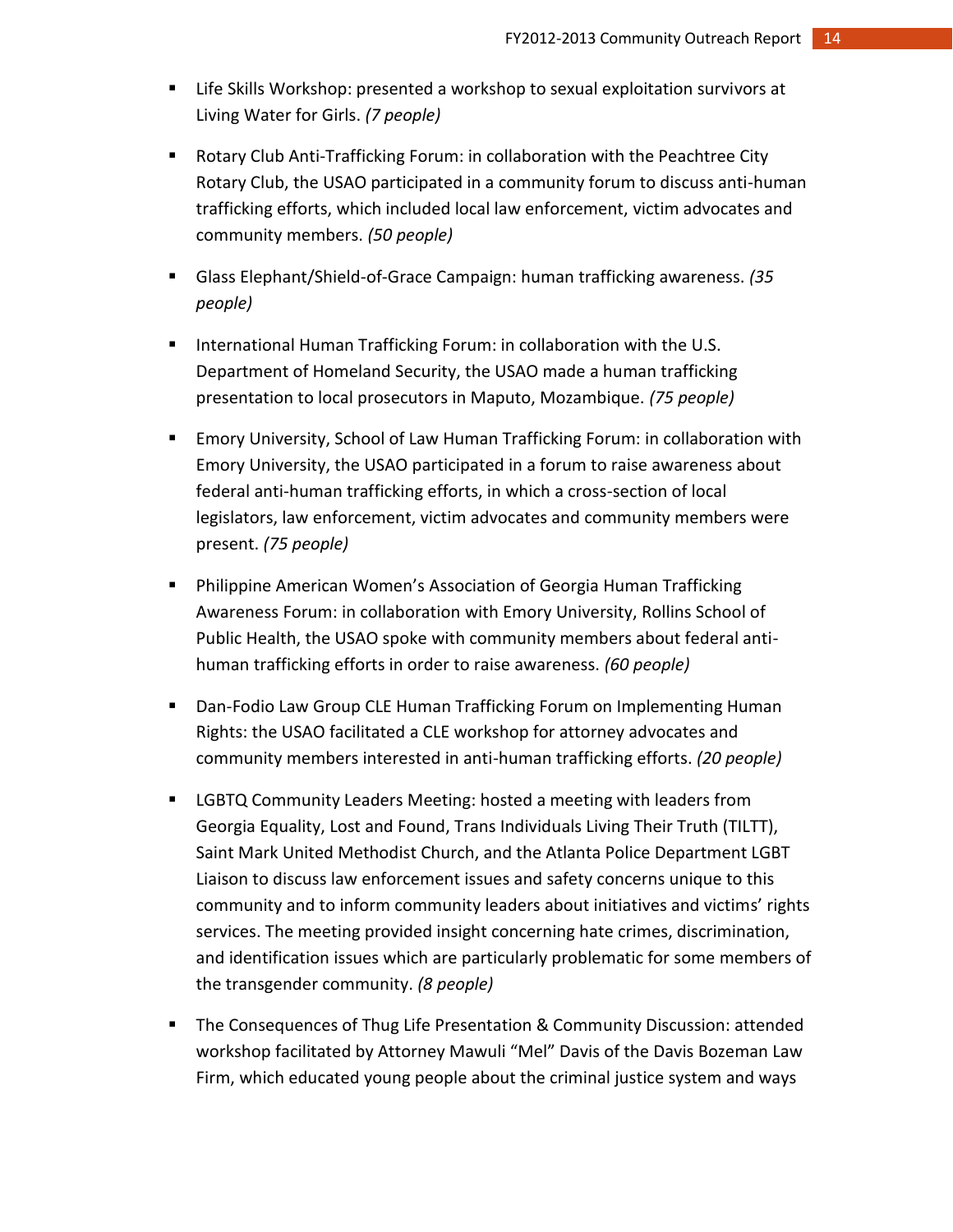to avoid mistakes that can result in their involvement in the legal system. *(150 people)*

- The Atlanta Community Leaders Institute: participated in a regional 2-day leadership institute to discuss achieving healthy communities through collaborative idea sharing, the role of federal, state, and local governments, youth issues and challenges, economic development, transportation, housing, community development, and health disparities throughout the region. Other institute participants included representatives from the Small Business Administration, U.S. Department of Housing and Urban Development, Atlanta City Council, Invest Atlanta, the Georgia General Assembly, and Morehouse School of Medicine. *(50 people)*
- Chick-fil-A Foundation Community Leadership Speaker Series: attended the lecture series to network with agencies and organizations interested in the prevention of human trafficking and to learn more about the programs and services of Wellspring Living, Inc., a non-profit organization fighting childhood sexual abuse and sex-trafficking. Mary Frances Bowley, the founder and CEO, served as the guest speaker. *(50 people)*
- Criminal Justice Coordinating Council (CJCC) Atlanta Regional Forum: participated in a regional forum as a key federal stakeholder. The forum focused on regional criminal justice issues. Forum participants were a cross-section of local, state and federal representatives from the Metro-Atlanta area. *(120 people)*
- Voices Against Violence: A Teen Talk Show Taking a Stand Against Youth Violence: the USAO attended the community forum to observe DeKalb County's platform for empowering local youth. The DeKalb County Youth Commission helped facilitate the program. The Youth Commission is a leadership program designed to involve youth from varied socioeconomic backgrounds and multicultural neighborhoods with opportunities to have a voice in their communities via participation in civic and community activities. Teens voiced their opinions and concerns about violence and sought solutions to combat violence. *(30 people)*
- Conversation on Education: attended community meeting about the future of APS District 2 schools, charter schools, school closures, and parental involvement. District 2 schools include 7 elementary, middle and high schools in the English Avenue/Vine City area. The USAO worked with many of the District 2 schools during the 2012 – 2013 school year. *(40 people)*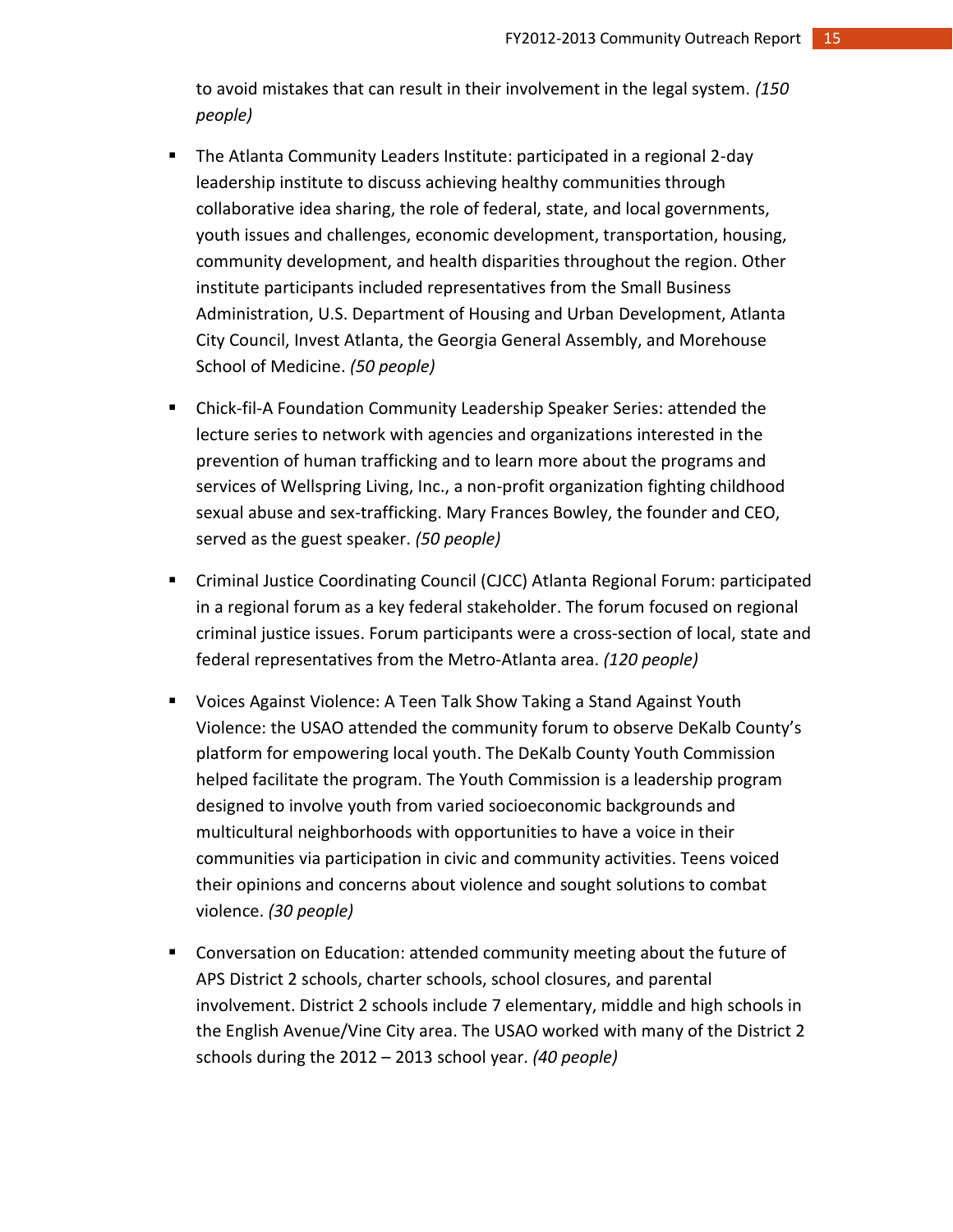# **Enforcement Initiatives**

*Goal #2: Strengthen enforcement efforts by addressing public safety concerns and developing community trust.*

# **English Avenue/Vine City Initiatives**

- 2<sup>nd</sup> Annual English Avenue Neighborhood Association (EANA) Burgers and Backpacks Back to School Initiative: delivered eight (8) boxes of school supplies collected from USAO staff, in support of the back to school initiative. More than 1700 items were donated. USAO staff attended the Burgers and Backpacks event held on the English Avenue Community Campus, where neighborhood children received free backpacks filled with school supplies, door prizes, and hamburgers, and played interactive games. *(200 people)*
- English Avenue Fall Fest Block Party: promoted USAO community outreach and victim witness programs, DOJ Project Safe Neighborhood and Safe Childhood, and increased awareness about identity theft protection for seniors. *(100 people)*



- **Dearation Phoenix: met with the English Avenue Neighborhood Association** President to discuss action items for the criminal activity and blighted properties located in the English Avenue and Vine City neighborhoods. *(1 person)*
- National Night Out Community Block Party: participated in three NNO events to demonstrate the partnership between law enforcement and the community, and to promote community pride and safety. The National Night Out is designed to heighten crime and drug prevention awareness, generate support for local anticrime efforts, strengthen neighborhood spirit and police-community partnerships, and send a message to criminals letting them know neighborhoods are organized and fighting back. *(150 people)*
- Westside Communities Alliance Meetings: participated in 4 quarterly meetings with WCA to engage in dialogue and coordinate outreach initiatives with community stakeholders about community interests, needs, and involvement. *(100 people)*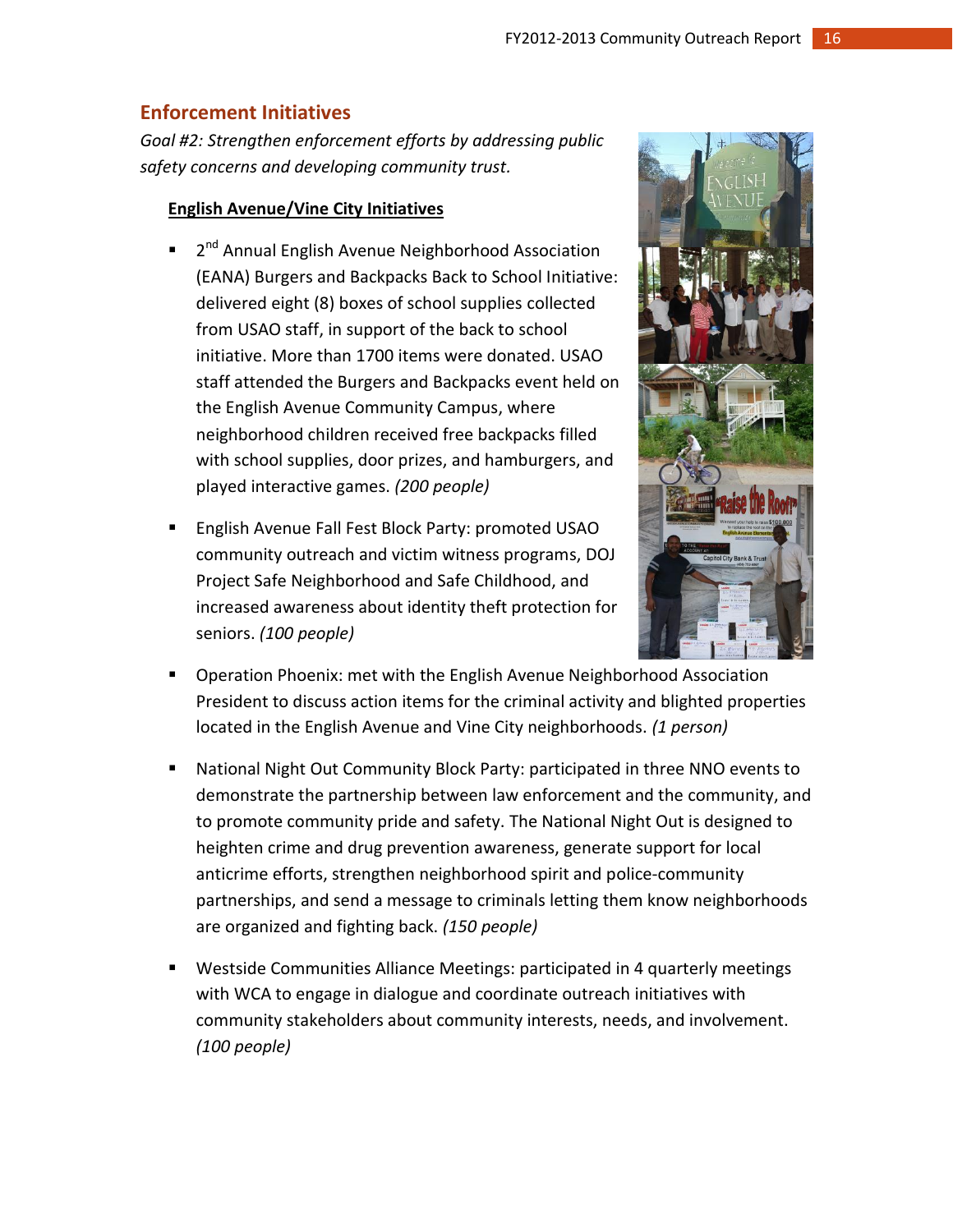- Northwest Community Alliance Meetings: participated in quarterly meetings to network with community leaders working to coordinate outreach initiatives and respond to the needs of Georgia Tech's neighboring communities, English Avenue and Vine City. *(100 people)*
- Fulton County/City of Atlanta Land Bank Authority Meeting: met with the Executive Director of the Land Bank Authority, which acts as a legal and financial mechanism to transform vacant, abandoned, and tax-foreclosed property back to productive use. The LBA has the authority to selectively extinguish past due taxes for property located in the City of Atlanta and Fulton County. The purpose of the meeting was to discuss nuisance properties in the English Avenue/Vine City areas of Atlanta which may be subject to forfeiture under federal statutory authority. *(1 person)*

#### **Trainings, Workshops and Community Forums**

 National Advocacy Center (NAC) Training on Addressing Violent Crime in the 21st Century: Community Outreach Coordinator attended training seminar that focused on implementation of the Attorney General's Anti-Violence Crime Strategies. Pursuant to the AG's 2010 Memorandum/Directive, USAOs are required to actively participate in crime/violence prevention, prisoner reentry, and enforcement programs. The seminar highlighted the FBI's community outreach initiative and the community outreach initiative of the Southern District of Illinois, amongst others. Cleveland's Police Assisted Referral Program (PAR) and Connecticut's C3 Policing which adopted military strategies for fighting street crime were also highlighted.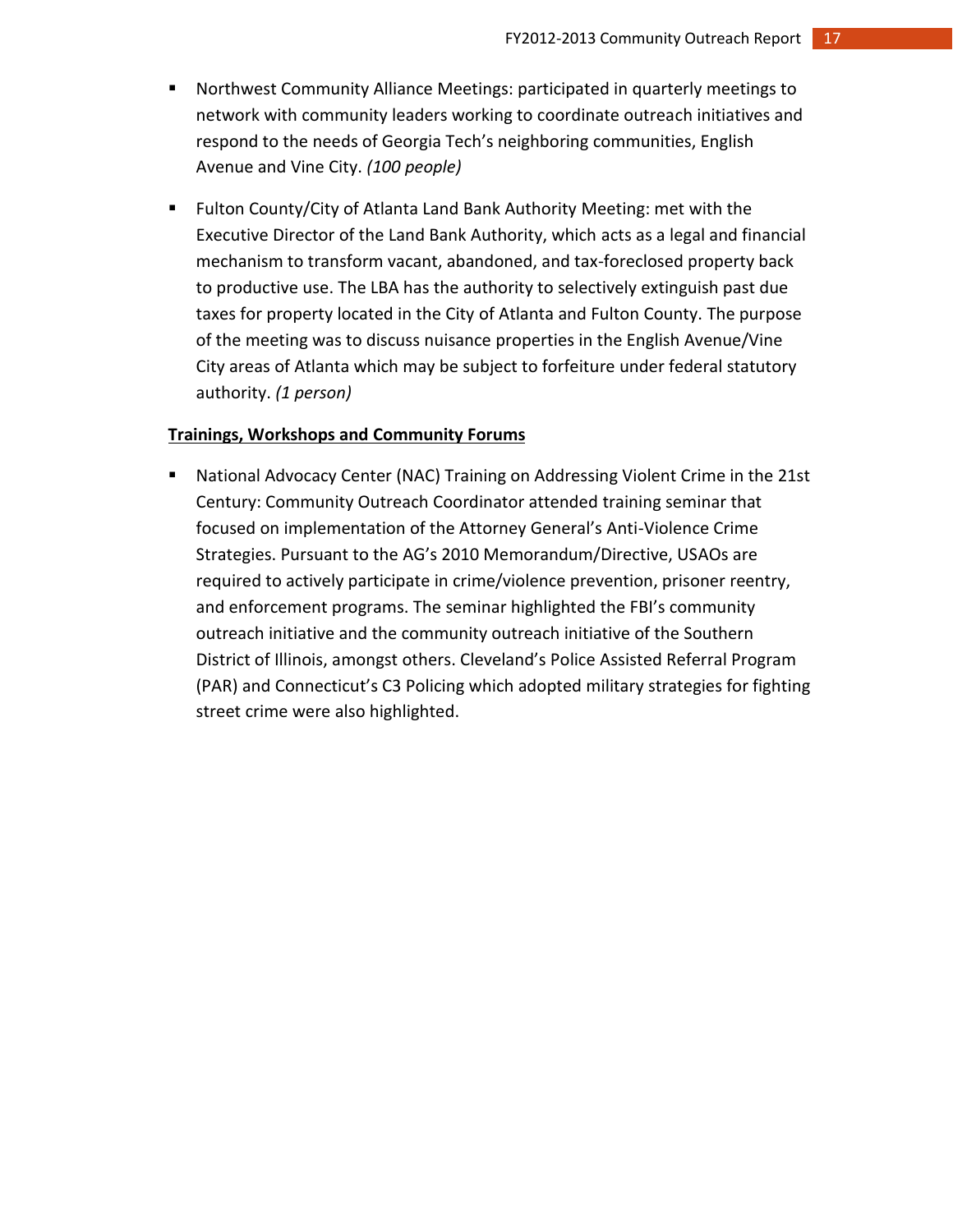# **Reentry Initiatives**

*Goal #3: Support successful ex-offender reentry through targeted programs focusing on reintegration into communities.*

# **New Beginnings Program Initiatives**

 New Beginnings Reentry Program: a collaborative of federal, state and local government agencies and community-based organizations committed to assisting formerly incarcerated persons successfully reenter society. The New Beginnings initiative includes a job readiness program, second chance employer events, business clothing drives, and second chance job fairs. *(55 people)*



- New Beginnings Business Clothing Drive: sponsored an ongoing clothing drive to collect new and gently used business attire for the men and women participating in the New Beginnings program. Many USAO staff donated business suits, slacks, dress shirts, neckties, dresses, skirts, blouses, belts, and dress shoes for interviews, job training and other professional development opportunities. Two deliveries of collected items have been transported to the Urban League of Greater Atlanta thus far, for distribution to program participants. *(55 people)*
- New Beginnings Mentor-Mentee Program Meet & Greet: in partnership with the Davis-Bozeman Law Firm, the Meet & Greet served as an opportunity to provide New Beginning participants with certificates of completion/graduation, qualifying them to enter into the mentorship phase of the program, after having completed 6 weeks of job training and the life skills portion of the program. The mentors participating in the program were given an opportunity to meet New Beginnings participants entering the mentorship phase of the program. *(40 people)*
- New Beginnings Steering Committee: held 20 steering committee meetings with partners from the Urban League of Greater Atlanta, Atlanta Workforce Development Agency, Morehouse School of Medicine – Community Voices, Georgia Department of Corrections, State Board of Pardons and Parole, U.S. Probation, and the Federal Bureau of Prisons to provide general oversight for the collaborative effort of providing training and resources to program participants. *(30 people)*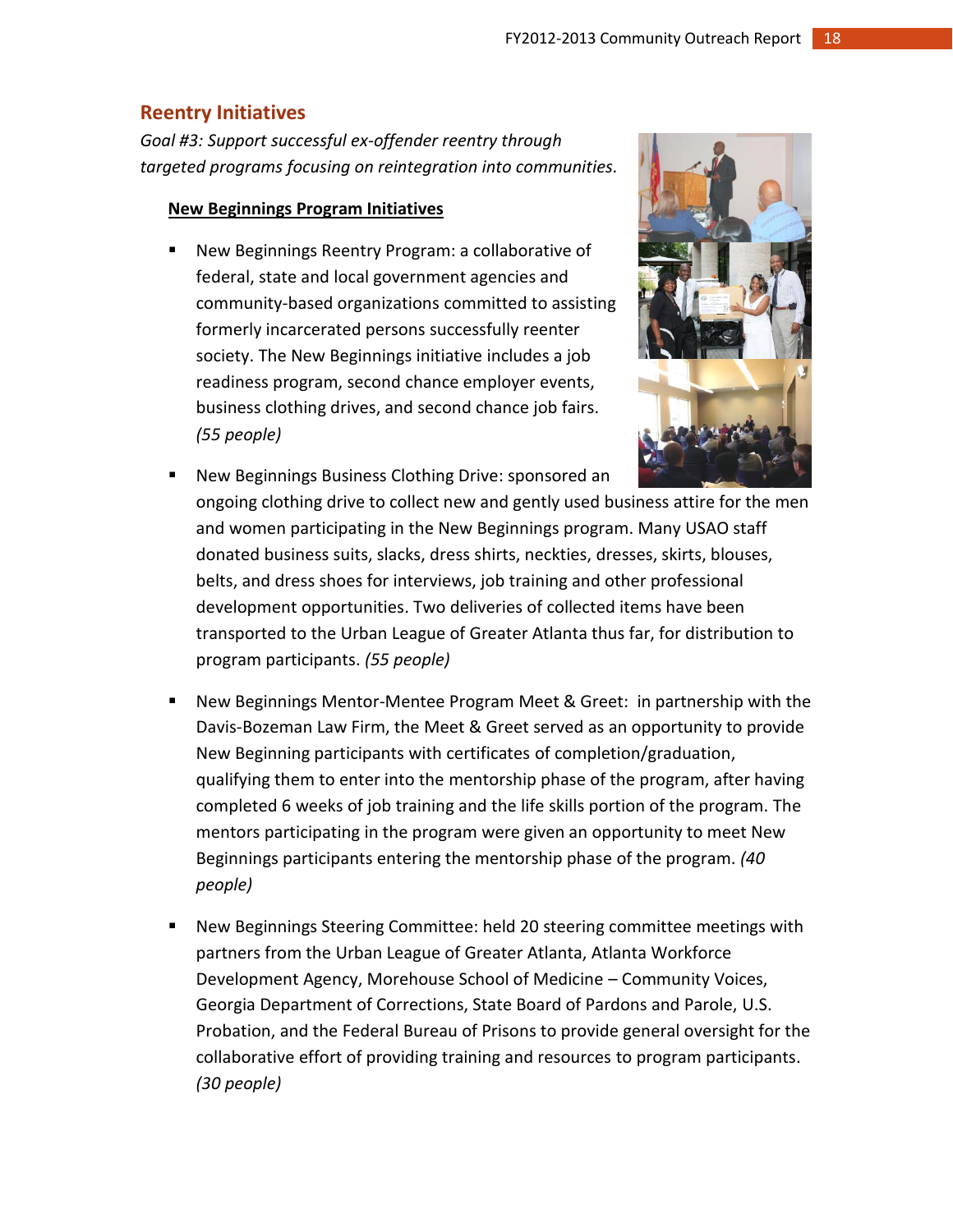- Urban League of Greater Atlanta's (ULGATL) 93rd Annual Meeting & Stakeholder Luncheon: attended luncheon in order to learn more about the outcomes and impact of ULGATL's work for 2012-2013, and the exciting and empowering initiatives being implemented for 2013-2014. During the luncheon, several New Beginnings participants shared their trials and triumphs, and thanked the Urban League and its partners for investing in the reentry initiative. *(100 people)*
- Fulton County Commissioner Meeting: met with Fulton County Commissioner, Joan Garner, to discuss the New Beginnings program and prisoner reentry issues. *(3 people)*

# **Reentry Community Initiatives**

- USP-Atlanta Offender Employment Specialist Training: served as the keynote speaker for the reentry forum, for NGOs, non-profits, governmental entities, and faith-based organizations who are actively engaged in prisoner reentry initiatives. Participants learned about the DOJ and USAO commitment to reentry, and the AG's new smart on crime initiative which specifically requires each USAO to designate/assign staff as prevention/reentry coordinators. *(30 people)*
- Kennesaw State University Community Intervention Panel Discussion: participated in a panel discussion to provide insight on community intervention models utilized by the Department of Justice, especially in the area of ex-felon reentry. *(35 people)*
- Woman at the Well Transition Center: met with Pastor Donna Hubbard to discuss potential partnership opportunities to work with formerly incarcerated women in need of housing and other resources to successfully reintegrate into society. *(1 person)*
- If Takes A Village Today, Inc.: met with Reverend Paul Brown and BJ Blair to discuss potential partnership opportunities to work with formerly incarcerated men through a fatherhood initiative at Clayton Transitional Center. *(2 people)*
- Persons Impacted by Incarceration Collaborative (PIIC) Support Group: attended a PIIC meeting to learn from the impacted community as well as those seeking to serve the ex-offender population. *(30 people)*
- Georgia Justice Project Summer Open House: attended the open house in support of a community partner, which provides legal representation, social services, and employment support for individuals involved in and reentering the community from the criminal justice system. *(50 people)*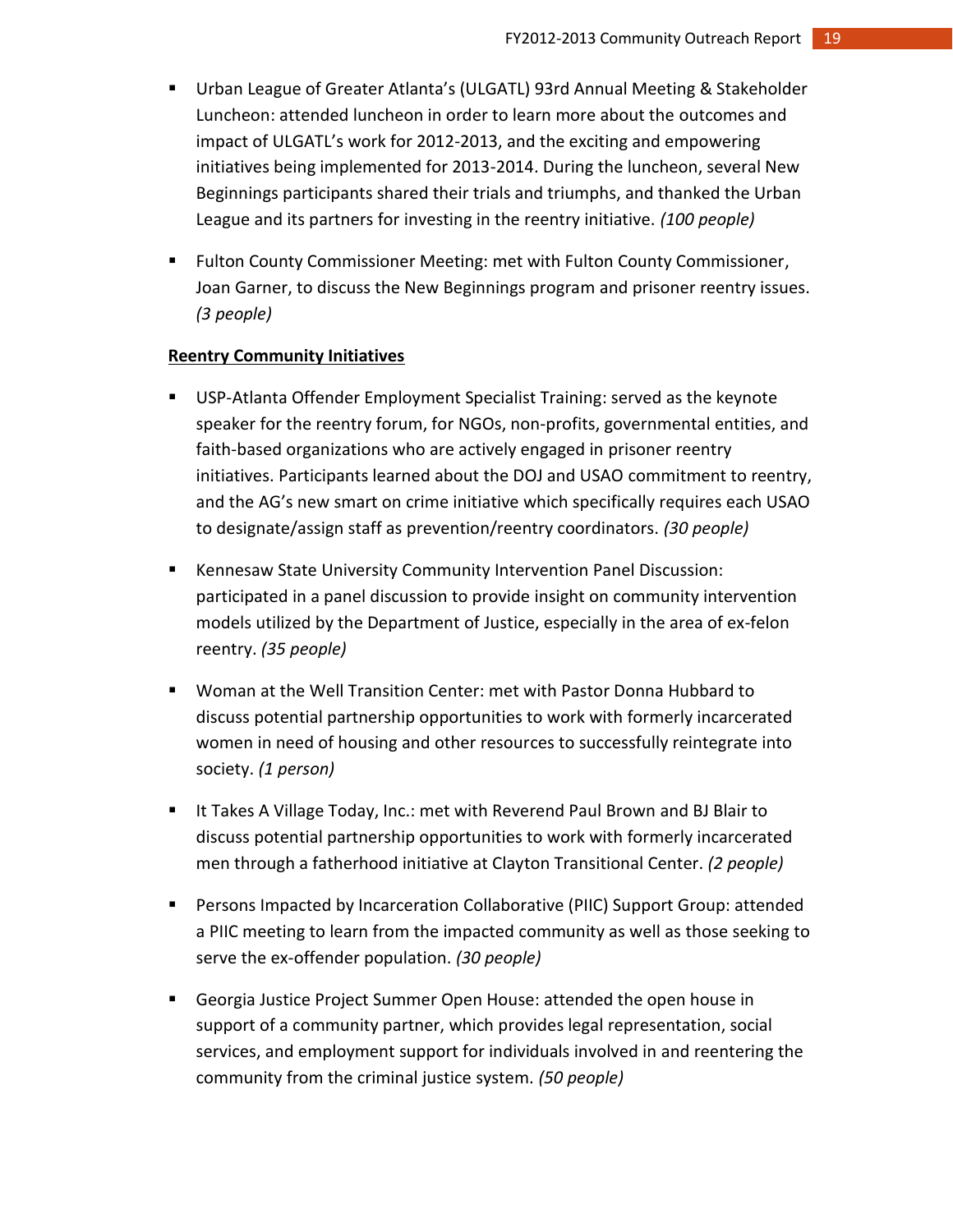# **Trainings, Workshops and Community Forums**

- Governor's Office of Transition, Support & Reentry Informational Meeting: attended the informational meeting to learn about the newly created agency. The mission of the agency is to ensure successful reentry, reduce recidivism, and enhance public safety, in part, by collaborating with non-profit and faith-based organizations, governmental and non-governmental entities, which provide services for ex-offenders. *(100 people)*
- **EXEL A** Region IV Research to Practice Policy Forum on Forging Partnerships to Support Family Resilience: A Call to Action: attended policy forum, sponsored by the U.S. Department of Health and Human Services Administration for Children and Families, Georgia State University School of Social Work and the Andrew Young School of Policy Studies, Morehouse School of Medicine, and the University of Georgia School of Social Work; in an effort to garner additional resources and network with agencies and organizations interested in collaborative reentry partnerships. Participated in forum discussions on Accessing Jobs for High Risk Populations and Examining the School to Prison Pipeline. *(70 people)*
- **The Collateral Consequences of a Criminal Record in Georgia and the New** Restriction (Expungement) Law Workshop: attended workshop hosted by the Georgia Justice Project, to learn more about the new record restriction or "expungement" law which became effective in Georgia on July 1, 2013. This law directly impacts many participants in the New Beginnings program. *(50 people)*
- The Real Effects of a Criminal Record in Georgia Community Forum: attended forum hosted by the Georgia Justice Project, which included a panel discussion and breakout sessions focused on individuals who are experiencing the negative effects of having a criminal record. Employment discrimination based on a criminal record, the food stamps ban for people with drug felony convictions, and immigration consequences resulting from a conviction were some of the topics discussed. Networked with several formerly incarcerated persons to inform them of the New Beginnings program and other upcoming USAO reentry initiatives. *(50 people)*
- Atlanta's John Marshall Law School 4th Annual Home for Good Reentry Forum Planning Meeting: discussed the format and agenda for the annual forum and resource fair for ex-offenders to learn about available community resources, discuss the social and economic disparities they face upon reentering society, and develop strategies to overcome those barriers. *(15 people)*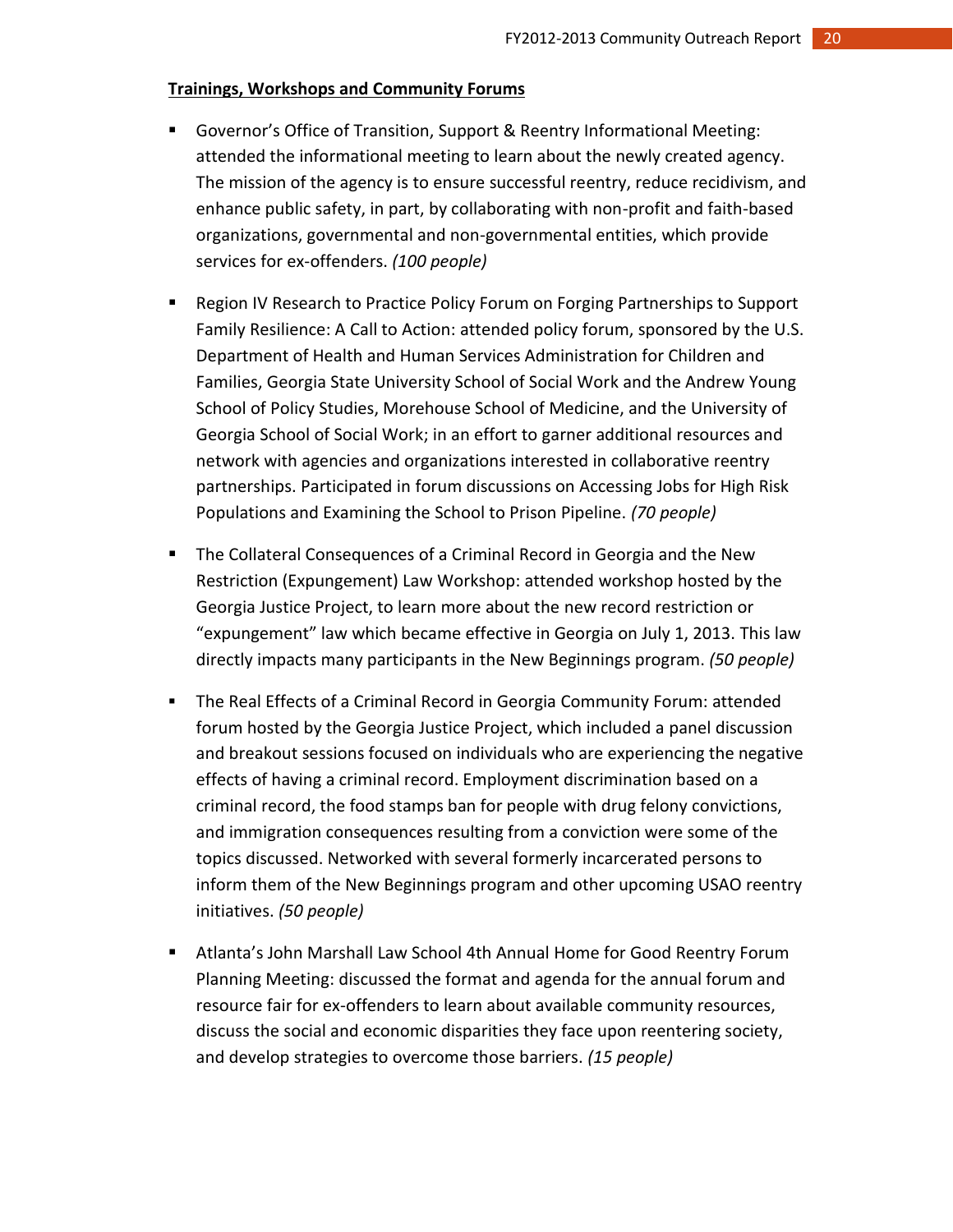# **Partnerships**

In addition to creating a Community Outreach Contact Management Database with nearly 300 contacts listed in FY2012-2013, the USAO partnered with approximately 101 local, state, and federal organizations and agencies. As shown below, partnerships included 25 communitybased; 24 education; 4 faith-based; 13 federal government; 3 housing; 6 law enforcement; 2 law firm; 3 local businesses; 15 local government; 4 philanthropic; and 2 state government.